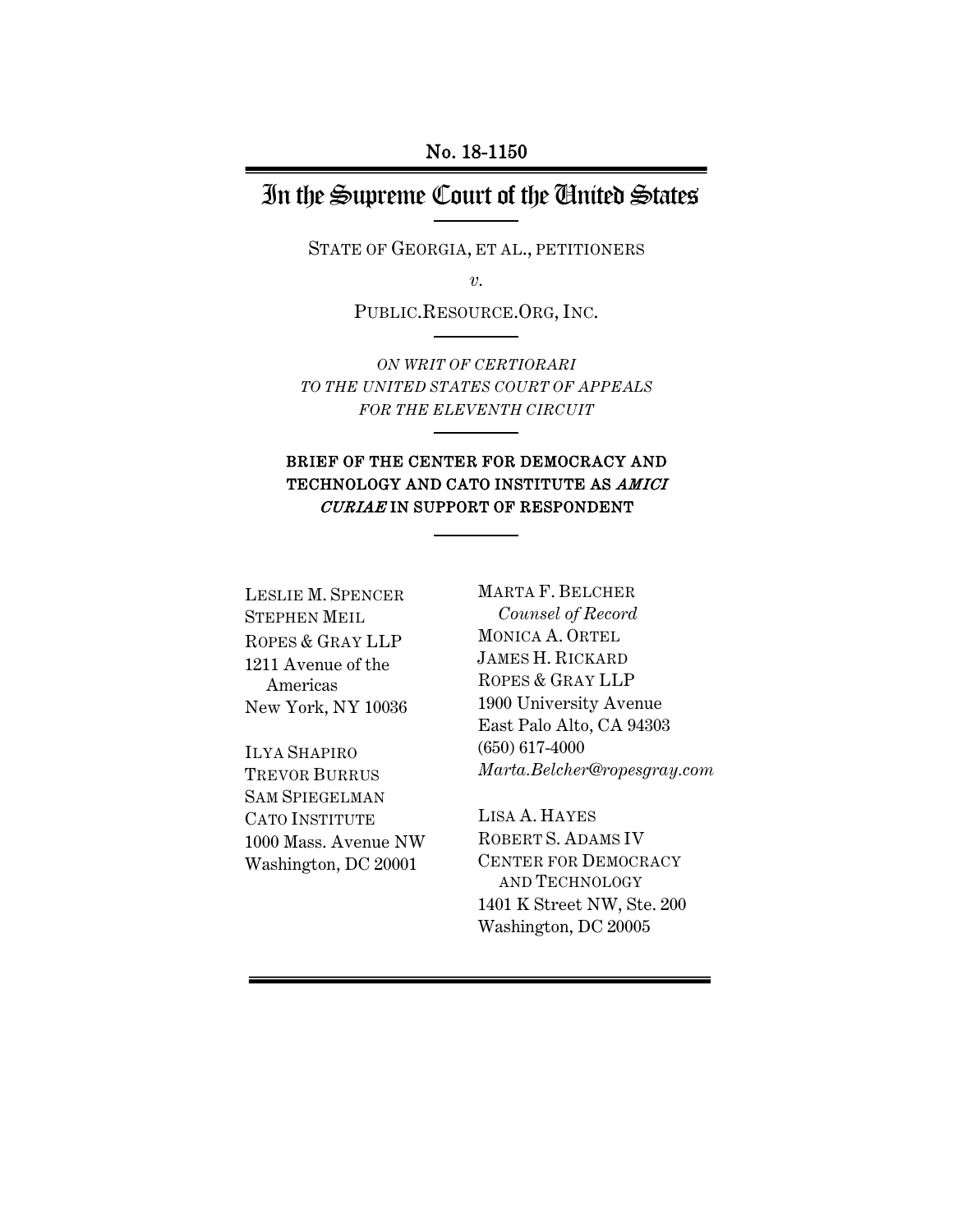### TABLE OF CONTENTS

|           |                                               |                                                                                                                                          | Page |  |
|-----------|-----------------------------------------------|------------------------------------------------------------------------------------------------------------------------------------------|------|--|
|           |                                               |                                                                                                                                          |      |  |
|           |                                               |                                                                                                                                          |      |  |
| Argument: |                                               |                                                                                                                                          |      |  |
| Ι.        |                                               | Granting a copyright monopoly over official<br>codes undermines the constitutional purpose of                                            |      |  |
|           | А.                                            | Copyright takes works out of the public<br>domain only because doing so ultimately                                                       |      |  |
|           | В.                                            | The government does not need copyright<br>incentives to publish the official annotated                                                   |      |  |
| II.       | The official version of the law should not be |                                                                                                                                          |      |  |
|           | A.                                            | People should not be charged to access the<br>laws they pay the government to write13                                                    |      |  |
|           | B.                                            | People must have access to the laws that                                                                                                 |      |  |
|           | C.                                            | Forcing people to access official codes<br>through a private website discourages                                                         |      |  |
|           |                                               | People are likely to be confused about<br>1.<br>what material they are entitled to                                                       |      |  |
|           |                                               | Private parties may limit users'<br>2.<br>ability to disseminate content18                                                               |      |  |
| III.      |                                               | Forcing people to access official codes through a<br>private website kills competition and<br>undermines users' privacy and anonymity 19 |      |  |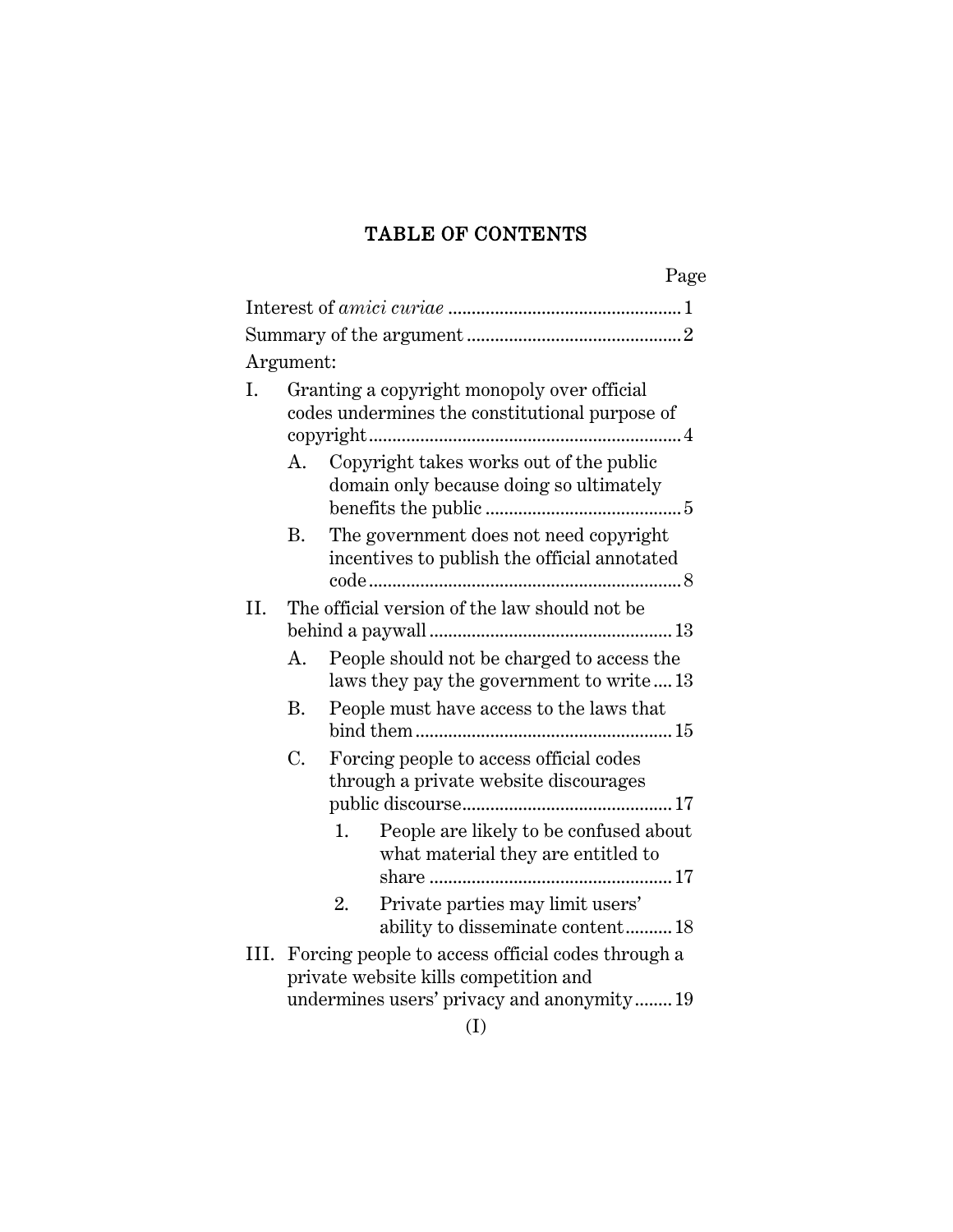## Table of Contents—Continued Page

| А. |    | Granting a copyright monopoly                                                     |  |
|----|----|-----------------------------------------------------------------------------------|--|
| В. |    | Granting a copyright monopoly forces<br>users to agree to a private party's terms |  |
| C. |    | Forcing people to access the official code<br>through a private website endangers |  |
|    | 1. | Private parties may monitor users<br>as they search and view the law23            |  |
|    | 2. | The laws a user views and<br>searches for can reveal sensitive                    |  |
|    | 3. | Undermining users' anonymity has                                                  |  |
|    |    |                                                                                   |  |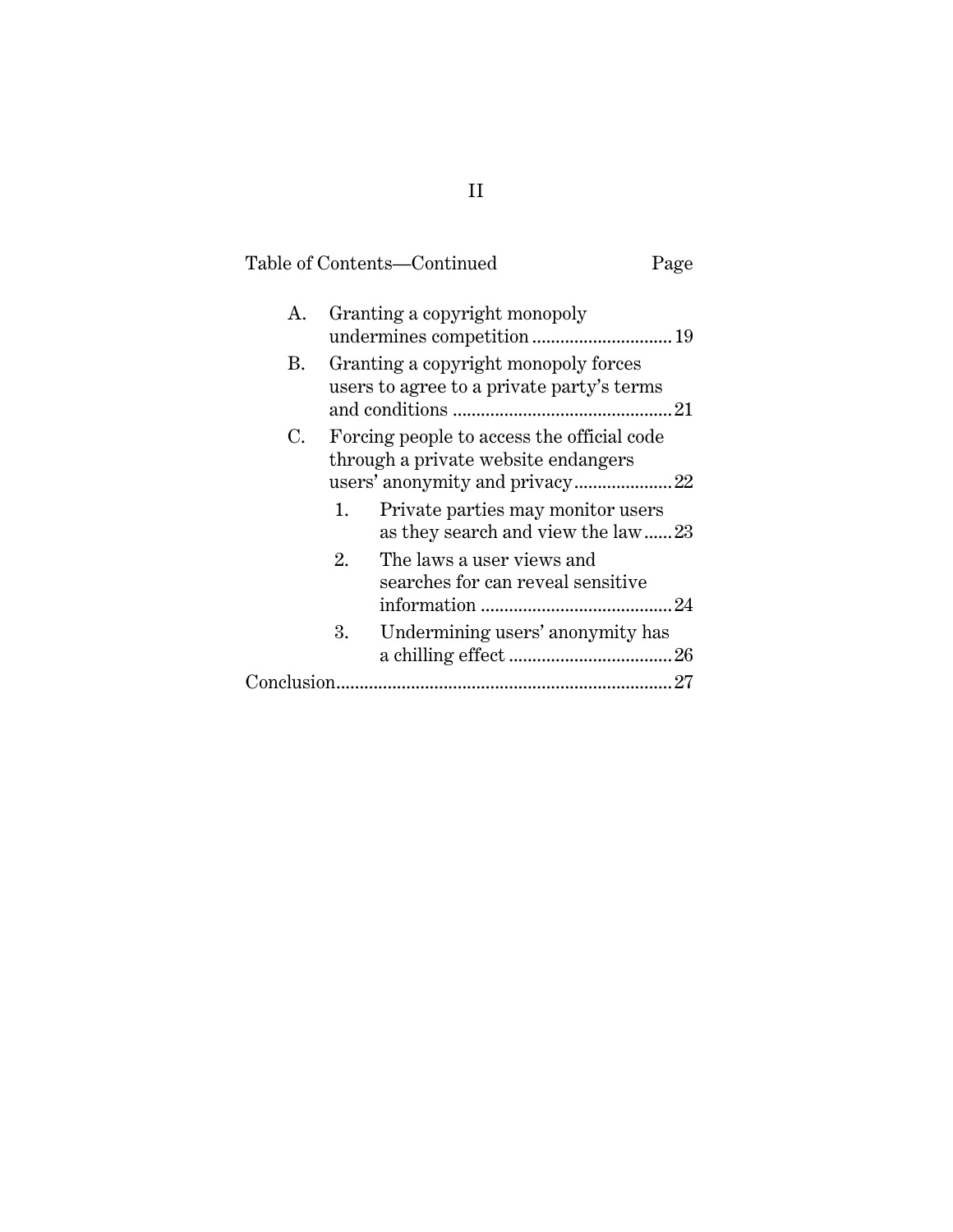# TABLE OF AUTHORITIES

Page(s)

Cases:

| Barlow v. United States, 32 U.S. 404 (1833) 16                                                                             |
|----------------------------------------------------------------------------------------------------------------------------|
| <i>Buckley v. Valeo, 424 U.S. 1 (1976) (per curiam)13</i>                                                                  |
| Building Officials & Code Adm'rs v. Code Tech.,                                                                            |
|                                                                                                                            |
| Community for Creative Non-Violence v. Reid,                                                                               |
| Connally v. Gen. Constr. Co.,                                                                                              |
|                                                                                                                            |
| Eldred v. Ashcroft, 537 U.S. 186 (2003) 6, 7, 8                                                                            |
| Estate of Hogarth v. Edgar Rice Burroughs,<br>Inc., No. 00 CIV. 9569 (DLC),<br>2002 WL 398696 (S.D.N.Y. Mar. 15, 2002)  10 |
| FCC v. Fox Television Stations, Inc.,                                                                                      |
|                                                                                                                            |
| Fox Film Corp. v. Doyal, 286 U.S. 123 (1932) 5                                                                             |
| Georgia v. Harrison Co., 548 F. Supp. 110                                                                                  |
| (N.D. Ga. 1982), vacated by 559 F. Supp. 37                                                                                |
| Globe Newspaper Co. v. Superior Court,                                                                                     |
|                                                                                                                            |
| International News Serv. v. Associated Press,                                                                              |
|                                                                                                                            |
| McCulloch v. Maryland, 17 U.S. 316 (1819) 10                                                                               |
| McIntyre v. Ohio Elections Comm'n,                                                                                         |
|                                                                                                                            |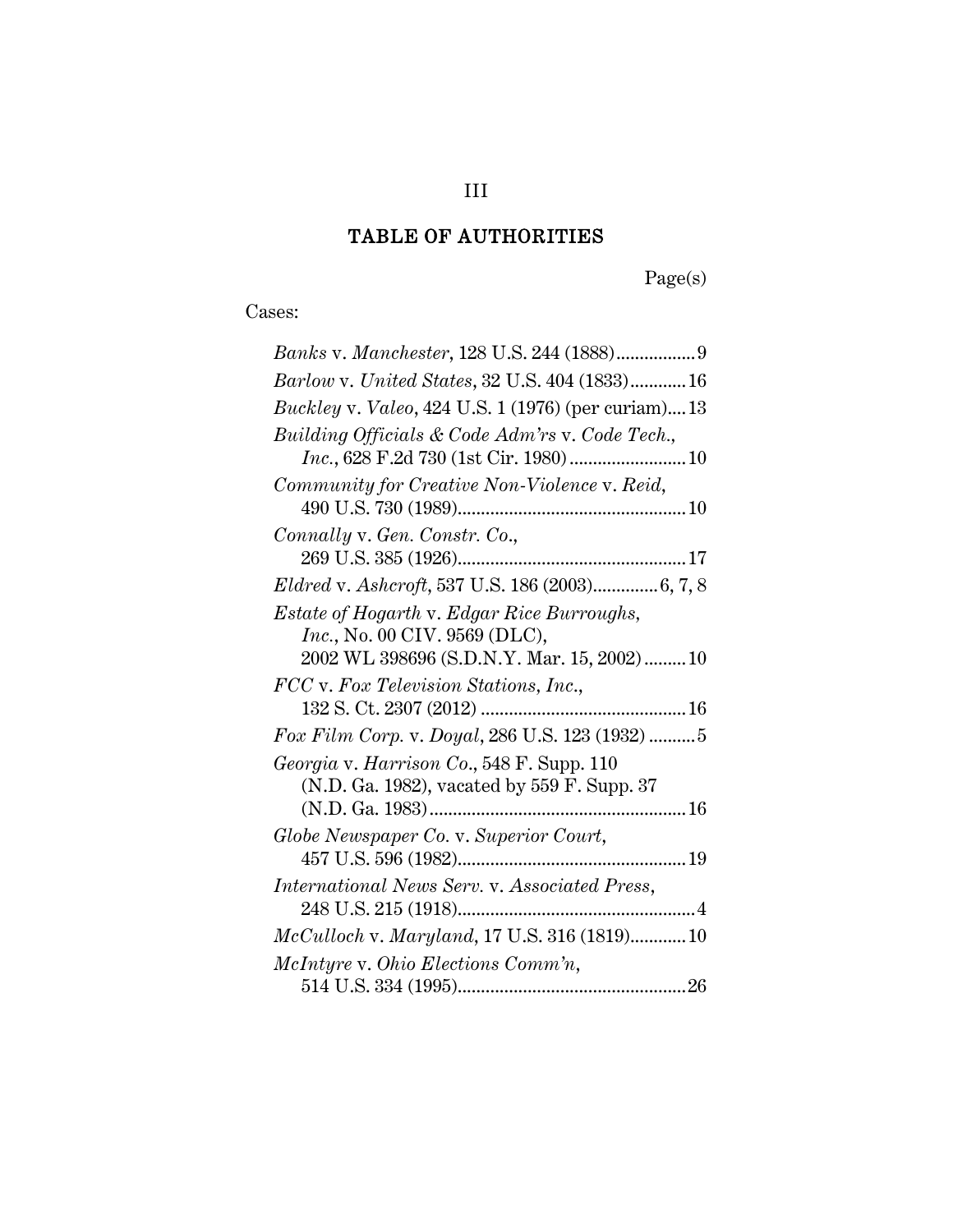Cases—Continued: Page(s)

| Nixon v. Adm'r of Gen. Servs.,            |  |
|-------------------------------------------|--|
|                                           |  |
| Siegel v. Time Warner Inc.,               |  |
|                                           |  |
| Tattered Cover, Inc. v. City of Thornton, |  |
|                                           |  |
| Twentieth Century Music Corp. v. Aiken,   |  |
|                                           |  |
| United States v. Valle,                   |  |
|                                           |  |
| Veeck v. S. Bldg. Code Cong. Int'l, Inc., |  |
| 293 F.3d 791 (5th Cir. 2002) (en banc),   |  |
|                                           |  |
|                                           |  |

Constitution and statutes: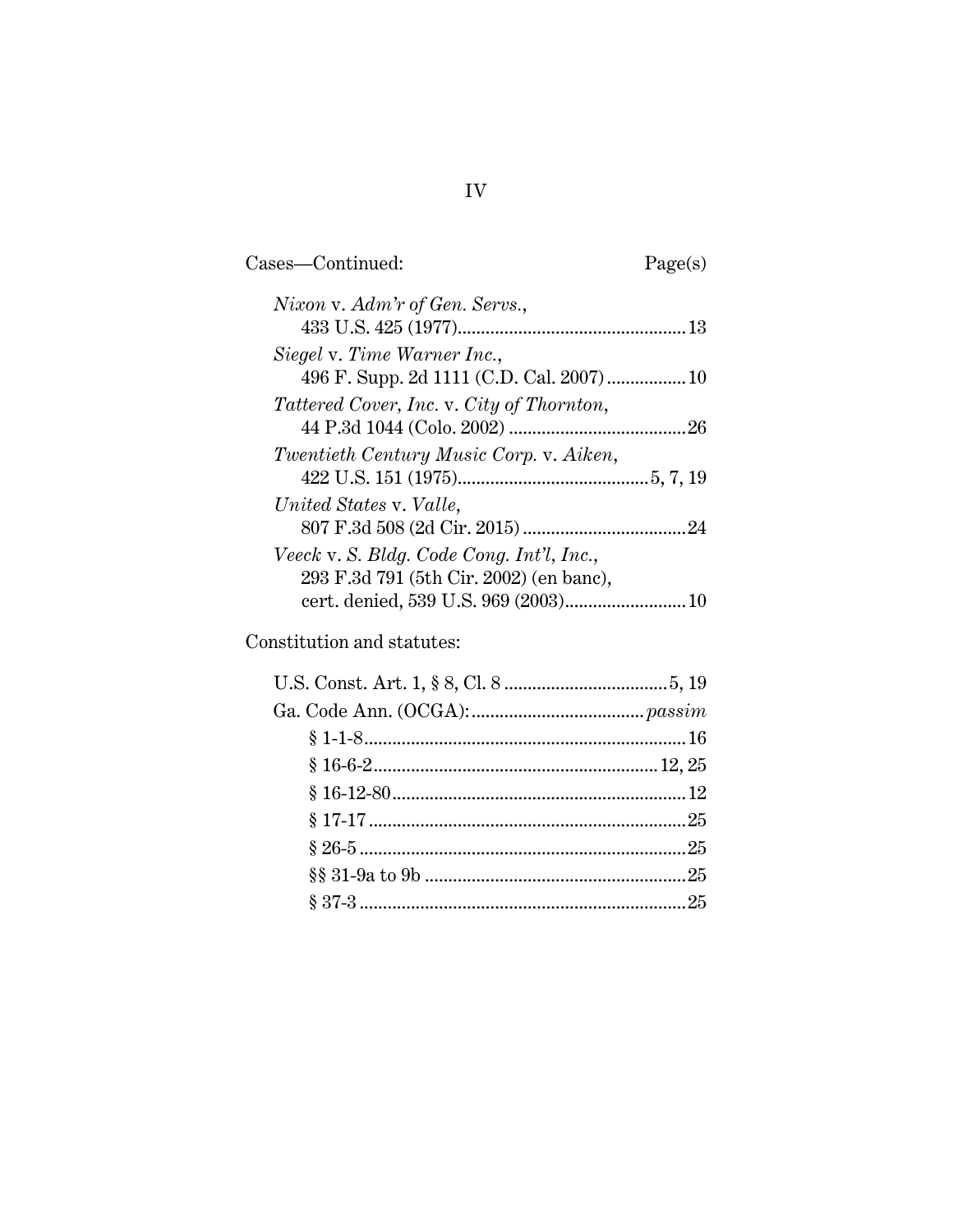| Miscellaneous: |
|----------------|
|----------------|

| Federal Trade Commission, Data Brokers: A       |
|-------------------------------------------------|
| Call for Transparency and Accountability        |
| (May 2014), https://www.ftc.gov/system/         |
| files/documents/reports/data-brokers-call-      |
| transparency-accountability-report-federal-     |
| trade-commission-may-2014/140527                |
| 25                                              |
| Georgia Code – LexisNexis, Georgia Secretary    |
| of State (2018), https://sos.ga.gov/index.php   |
| /elections/georgia_code_-_lexisnexis23          |
| Georgia General Assembly, Official Code of      |
| Georgia Annotated, LexisNexis,                  |
| http://www.lexisnexis.com/hottopics/gacode/     |
| 21                                              |
| Georgia Law, https://georgia.gov/popular-       |
|                                                 |
| H.R. Rep. No. 609, 100th Cong., 2d Sess. 17     |
| 7                                               |
| Kashmir Hill, Data Broker Was Selling Lists of  |
| Rape Victims, Alcoholics, and "Erectile"        |
| Dysfunction Sufferers," Forbes (Dec. 19,        |
| $2013)$<br>25                                   |
| Idaho Code, LexisNexis,                         |
| https://store.lexisnexis.com/products/idaho-    |
|                                                 |
| Letter from Thomas Jefferson to Isaac           |
|                                                 |
| Letter from Thomas Jefferson to James           |
| Madison (July 31, 1788), in 13 Papers of        |
| <i>Thomas Jefferson</i> 443 (J. Boyd ed. 1956)6 |
|                                                 |

V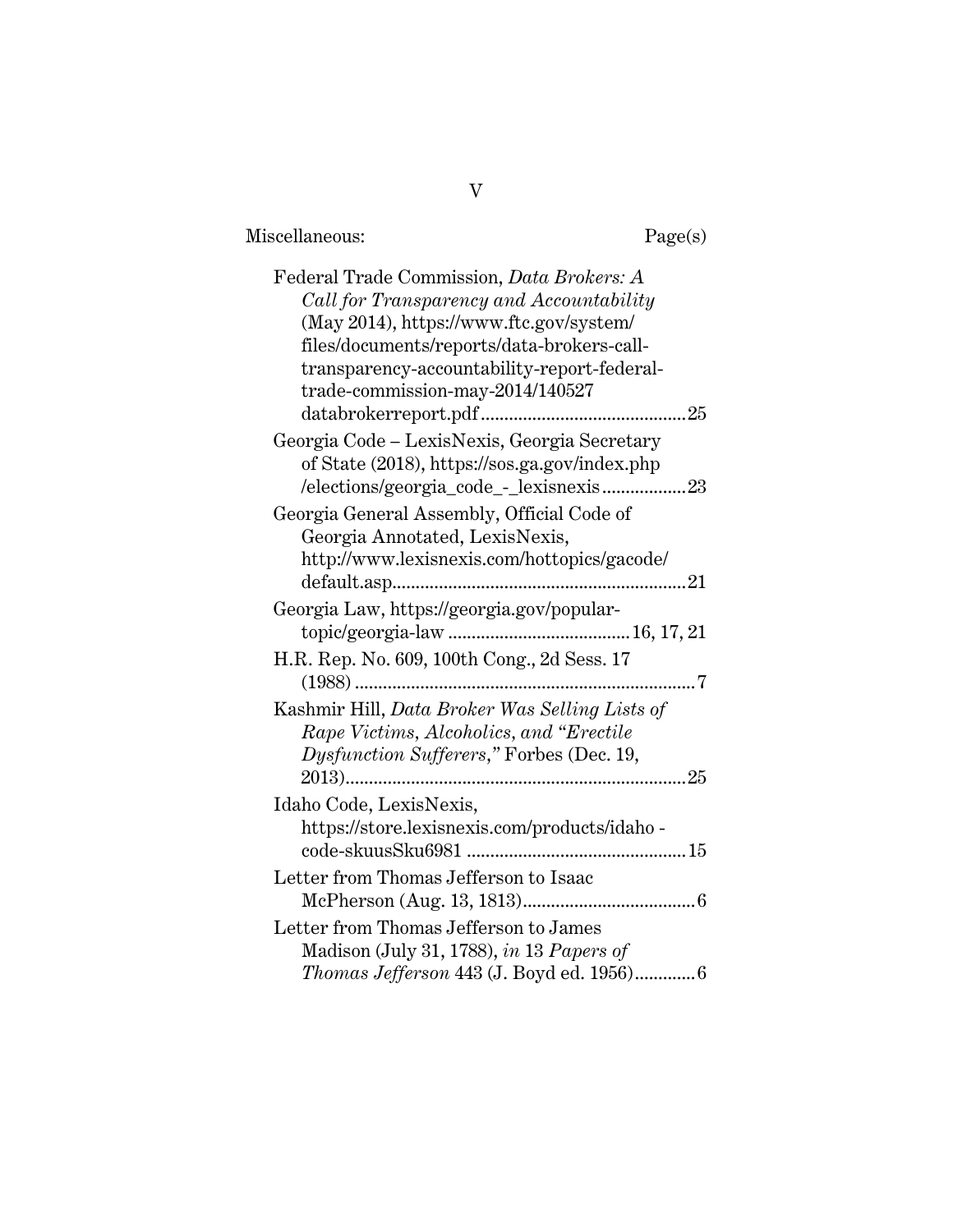| LexisNexis:                                                                                                                                                                        |  |
|------------------------------------------------------------------------------------------------------------------------------------------------------------------------------------|--|
|                                                                                                                                                                                    |  |
| Lexis Advanced Packages for Online Legal<br>Research (2019),<br>https://www.lexisnexis.com/en-us/                                                                                  |  |
| Privacy Policy (May 25, 2018),<br>https://www.lexisnexis.com/en-                                                                                                                   |  |
| Taxes, https://store.lexisnexis.com                                                                                                                                                |  |
| Terms & Conditions (Jan. 7, 2013),<br>https://www.lexisnexis.com<br>Terms & Conditions for Use of the Online                                                                       |  |
| Services (May 23, 2018),<br>https://www.lexisnexis.com/en-<br>us/terms/general/default.page 18, 19                                                                                 |  |
| John Locke, The Second Treatise of Civil<br>Government (1690), https://www.gutenberg.<br>org/files/7370/7370-h/7370-h.htm  11                                                      |  |
| Douglas MacMillan, How to stop companies<br>from selling your data, Wash. Post (June 24,                                                                                           |  |
| Monopolies. Perpetuities. Corporations.<br>Ecclesiastical Endowments in J. Madison,                                                                                                |  |
| Nat'l Conference of State Legislatures, State<br>Legislatures, State Statutes/Code: Holder of<br>Copyright (2011), http://www.ncsl.org/<br>documents/lsss/Copyright_Statutes.pdf15 |  |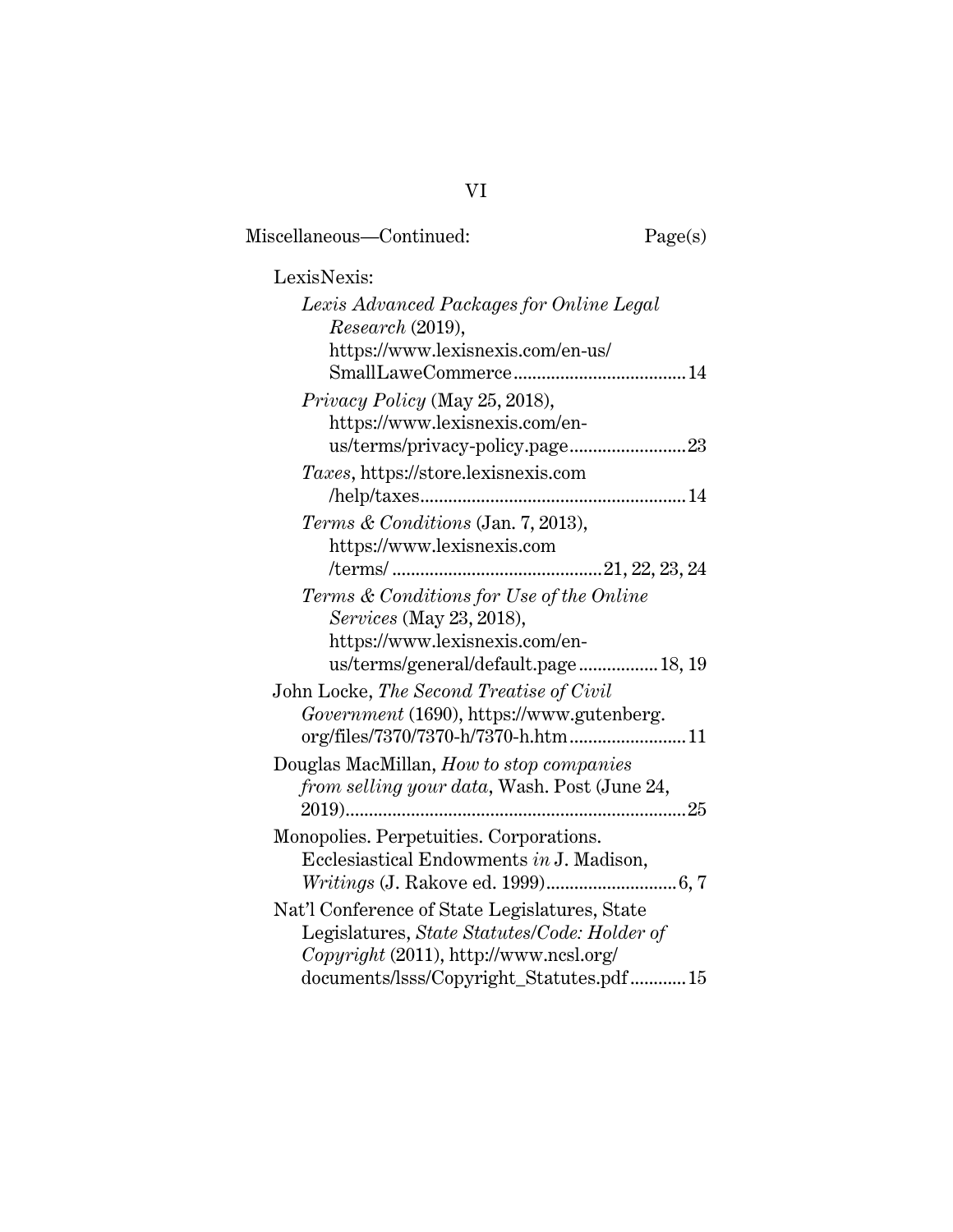| Miscellaneous—Continued:                                                                                                                                                                                                                                                                                                                                                                                                                                 | Page(s) |
|----------------------------------------------------------------------------------------------------------------------------------------------------------------------------------------------------------------------------------------------------------------------------------------------------------------------------------------------------------------------------------------------------------------------------------------------------------|---------|
| Official Code of Georgia Annotated, LexisNexis<br>(Oct. 13, 2018), retrieved from Internet<br>Archive Wayback Machine,<br>https://web.archive.org/web/<br>20181013091438/https://store.<br>lexisnexis.com/categories/content-<br>type/statutory-codes-175/official-code-of-<br>georgia-annotated-skuSKU6647/details14, 16<br>Rainey Reitman, Who Has Your Back?,<br>Electronic Frontier Foundation (July 10,<br>2017), https://www.eff.org/who-has-your- | 20      |
| Tennessee Courts System, Tennessee Code-<br>Lexis Law Link, http://www.tsc.state.<br>USDA, Official USDA Food Plans: Cost of Food<br>at Home at Four Levels, U.S. Average, July<br>2019, https://fns-prod.azureedge.net<br>/sites/default/files/media/file/Costof                                                                                                                                                                                        |         |

VII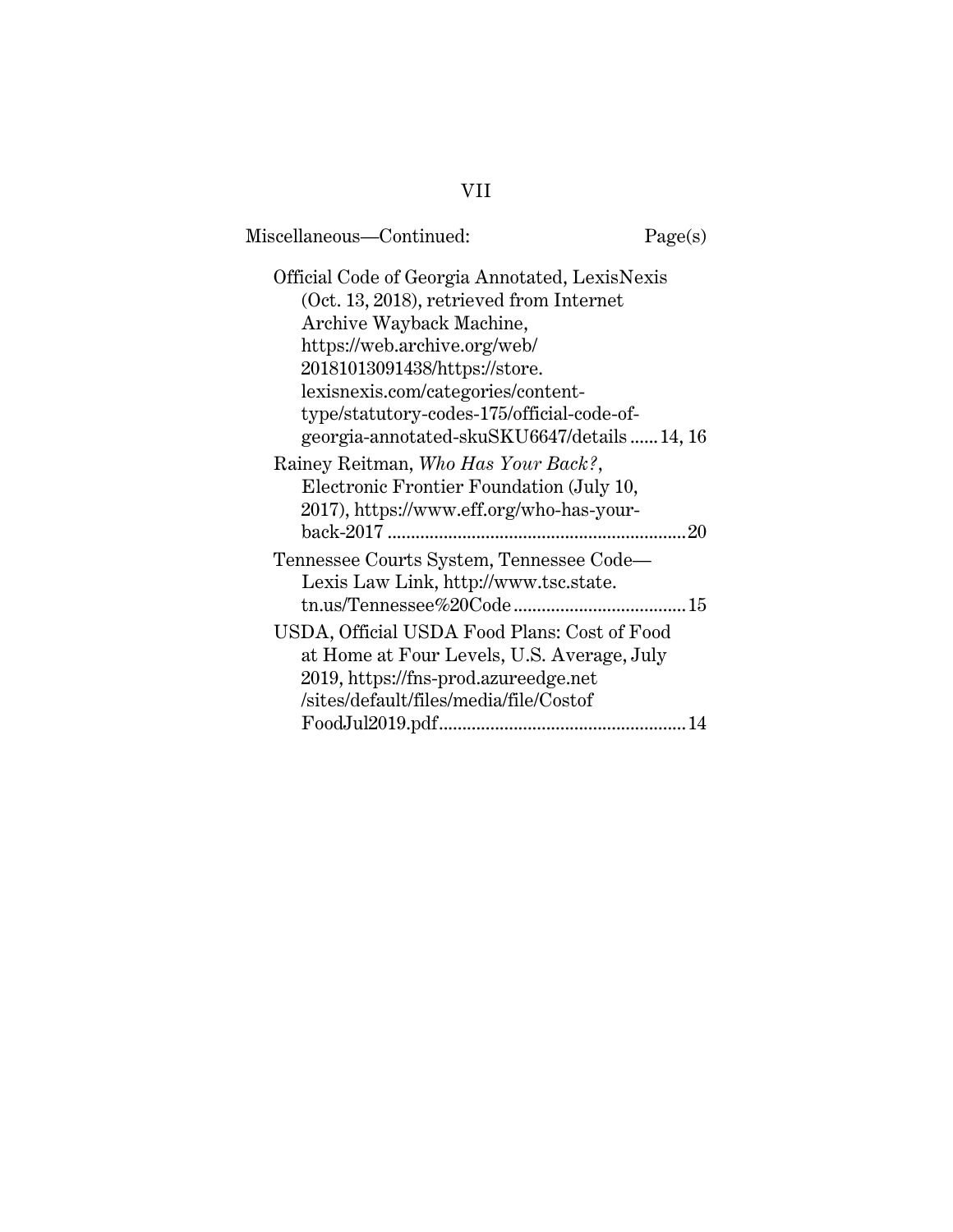#### INTEREST OF *AMICI CURIAE*<sup>[1](#page-8-1)</sup>

<span id="page-8-0"></span>The Center for Democracy and Technology (CDT) is a non-profit public interest organization. For almost 25 years, CDT has represented the public's interest in an open, decentralized internet and worked to ensure that the constitutional and democratic values of free expression and privacy are protected in the digital age. CDT's team has deep knowledge of issues pertaining to the internet, privacy, security, technology, and intellectual property, with backgrounds in academia, private enterprise, government, and civil society. This diversity of experience allows CDT to translate complex policy into action: it convenes stakeholders across the policy spectrum, advocates before legislatures and regulatory agencies, and helps educate courts.

The Cato Institute is a nonpartisan, nonprofit think tank dedicated to individual liberty, free markets, and limited government. Cato's Robert A. Levy Center for Constitutional Studies promotes the principles of constitutionalism that are the foundation of liberty. To those ends, Cato conducts conferences and publishes books, studies, and the annual *Cato Supreme Court Review*.

Consistent with their values, CDT and Cato believe that the Constitution and sound public policy require that people have free, unmonitored access to edicts of

Ĩ.

<span id="page-8-1"></span><sup>1</sup> Both parties have consented to the filing of this *amicus curiae* brief. No counsel for any party authored this brief in whole or in part, and no person or entity, other than *amici curiae* or their counsel, made a monetary contribution intended to fund the preparation or submission of this brief.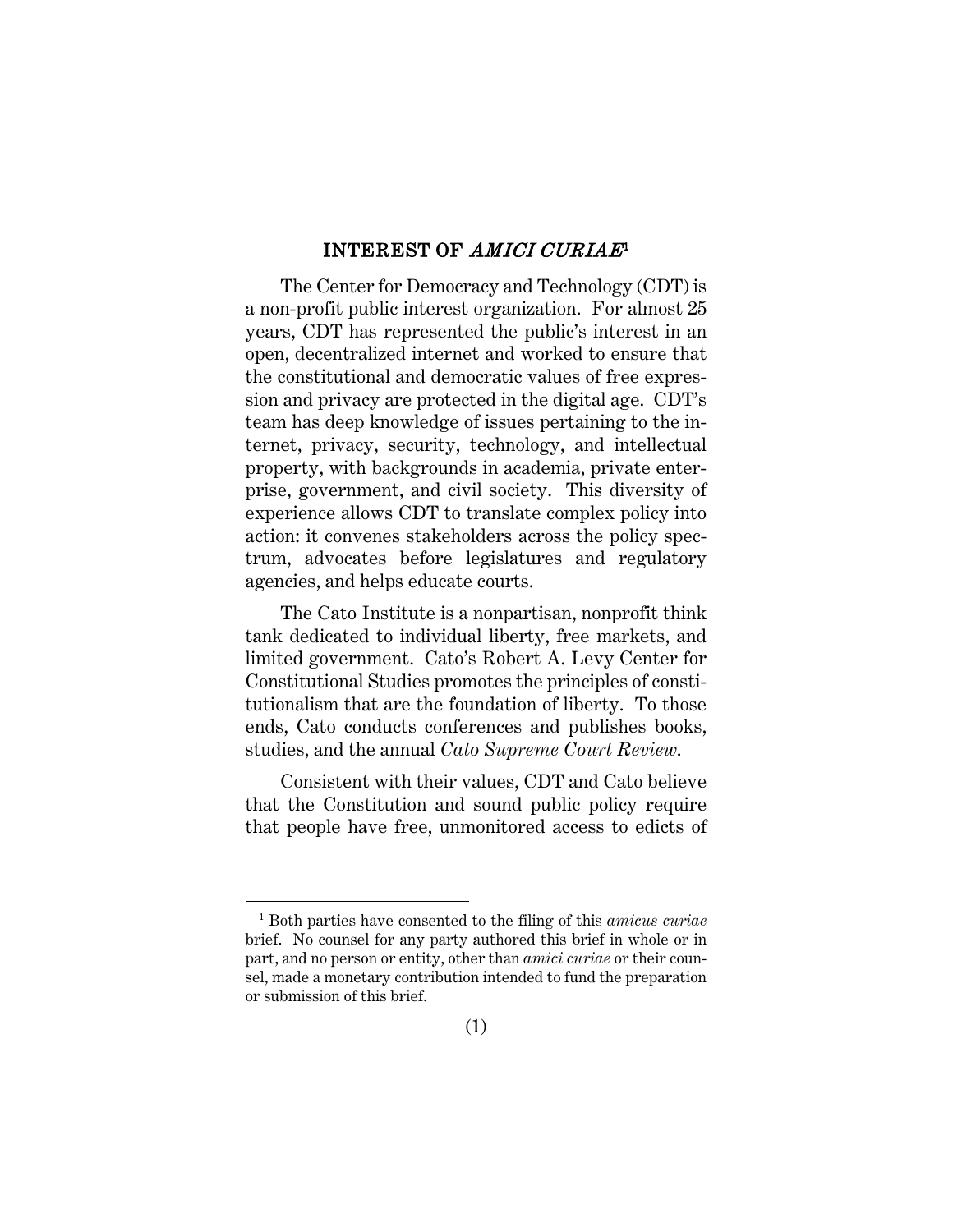government like the Official Code of Georgia Annotated (OCGA).

#### <span id="page-9-0"></span>SUMMARY OF THE ARGUMENT

The OCGA rightfully belongs to the public. No one—not the government, and not a private contractor—should be granted a monopoly to exclude people from accessing the official version of the laws that bind them. Nor should individuals be forced to access the official version of the law through a private website that tracks what laws they view.

Copyright exists to benefit the public. The nation's founders allowed works to be removed, for a limited time, from the public domain only because the temporary harm to the public of doing so is ultimately outweighed by the public benefit. By granting authors a temporary monopoly, copyright gives them incentive to create works that otherwise would not exist and that will ultimately belong to the public.

That fundamental bargain of copyright is inapplicable here. Granting the government a copyright monopoly over the official version of the law harms the public with no countervailing benefit. The government does not need copyright to incentivize it to publish the official version of the law, or annotations that explain the law. That is the government's basic function.

An engaged and informed public is essential to a thriving democracy: participants must be able to easily access and engage with the laws governing society. They should not be charged to access the official codes they paid the government to write. And people must have access to the laws that bind them, as well as the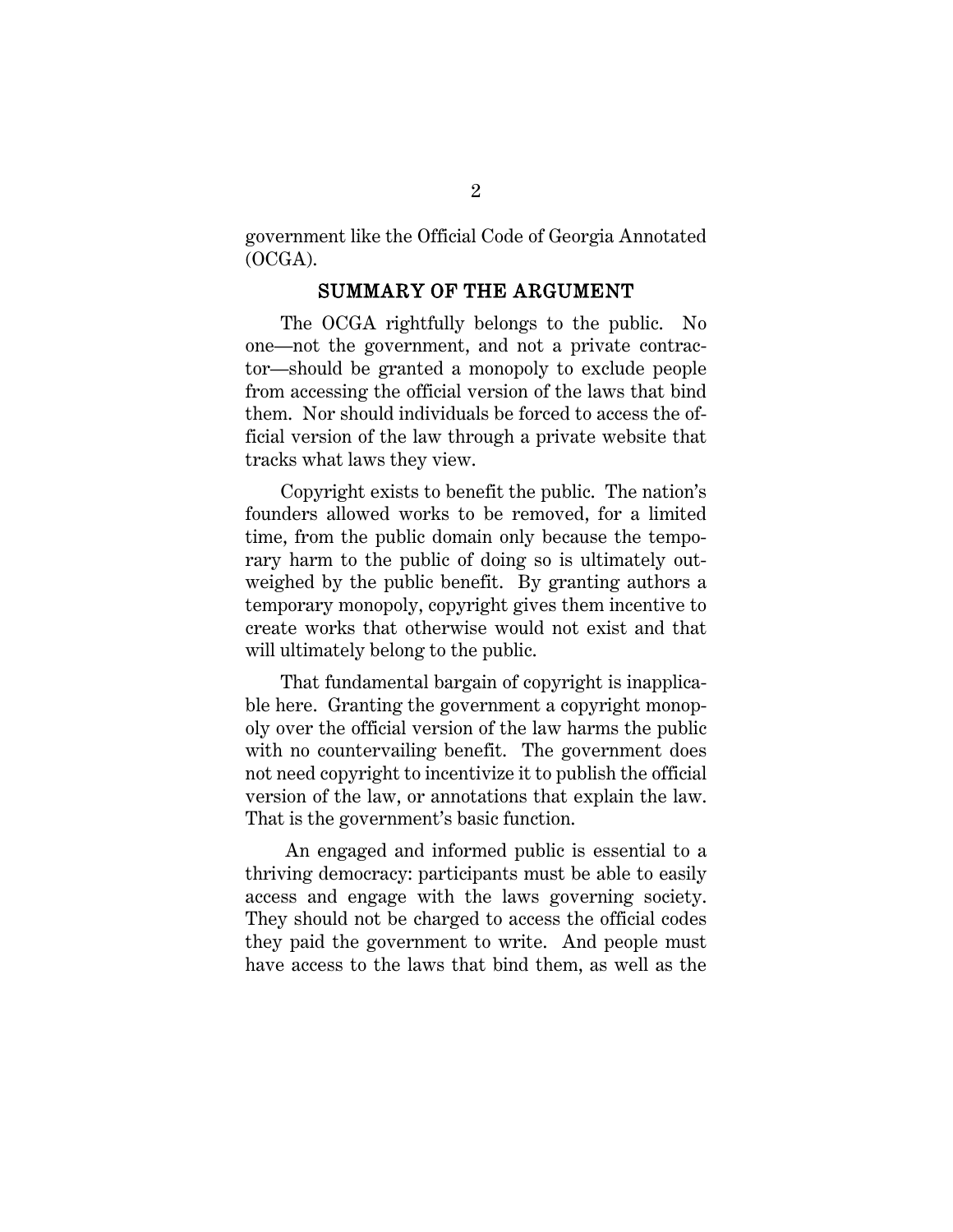ability to redistribute the official version of the law freely. If only certain portions of the official annotated codes are subject to copyright, ordinary people are likely to be confused about what they are permitted to share, imposing not only financial costs on individuals, but also civic costs by hampering their ability to speak freely about the law.

Finally, allowing a private contractor to be the only entity licensed to distribute the official version of the law harms people by hampering their ability to view the law anonymously. This exclusive license arrangement forces people to disclose deeply sensitive information—including the laws that individuals view and the search terms they use—to a private party. This data could be disclosed to third parties—including the government—and the mere fact that users are monitored could have a chilling effect, dissuading them from viewing and understanding the law. Moreover, granting a copyright monopoly that allows only licensed entities to display works like the OCGA eliminates competition that could lead to better terms for users.

This Court should affirm that the OCGA—an authoritative government text that aids people in understanding their legal obligations—is a government edict that cannot be wrested from the public domain.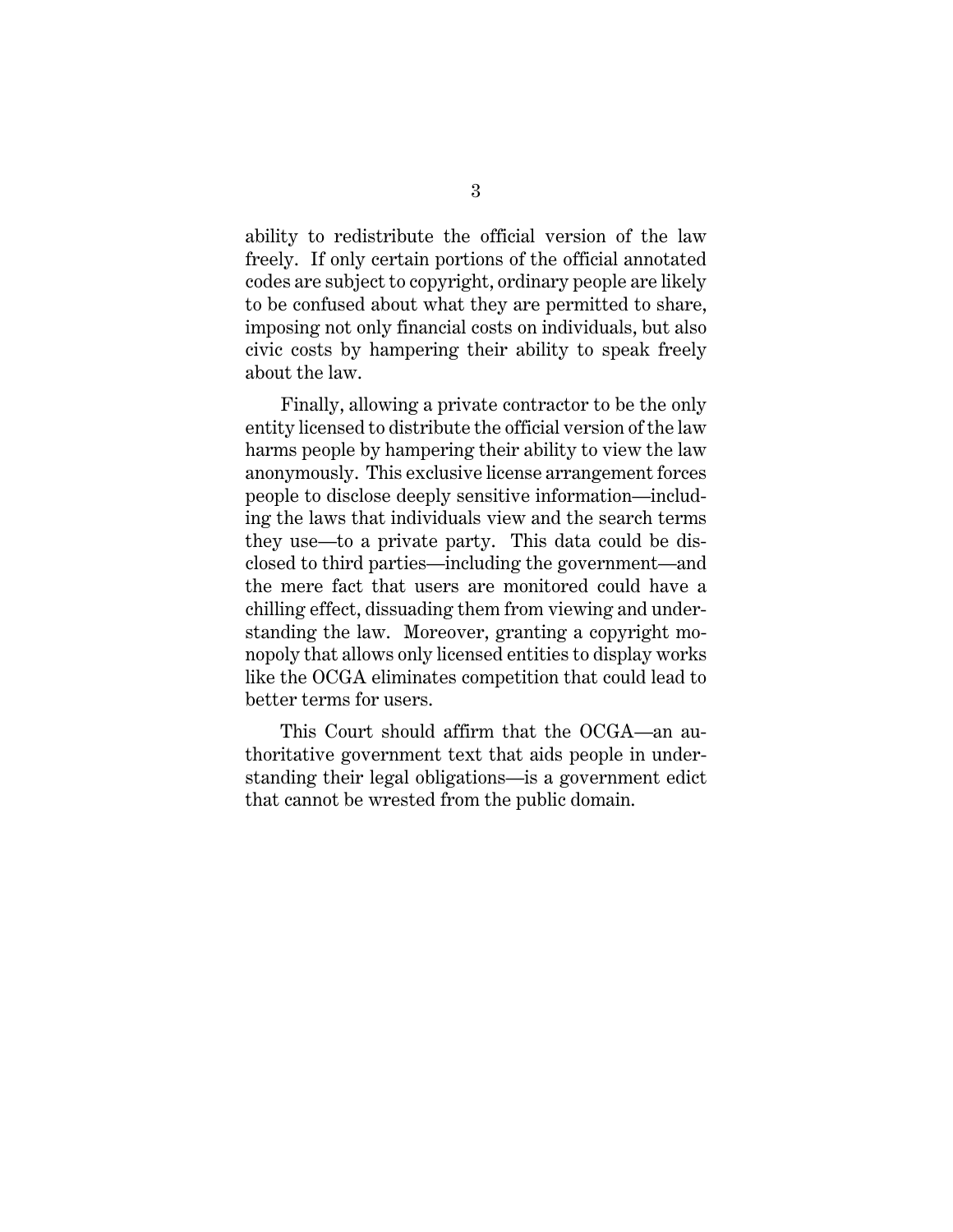#### ARGUMENT

### <span id="page-11-1"></span><span id="page-11-0"></span>I. GRANTING A COPYRIGHT MONOPOLY OVER OFFI-CIAL CODES UNDERMINES THE CONSTITUTIONAL PURPOSE OF COPYRIGHT

<span id="page-11-2"></span>The nation's founders intended that, by default, human knowledge would be "free as the air to common use." *International News Serv.* v. *Associated Press*, 248 U.S. 215, 250 (1918) (Brandeis, J., dissenting). As Justice Brandeis explained, "the noblest of human productions" may take on the "legal attribute of property \* \* \* only in certain classes of cases where public policy has seemed to demand it." *Ibid*.

Copyright exists as a limited exception to that "general rule of law," 248 U.S. at 250 (Brandeis, J., dissenting), because it benefits the public by inducing authors to create works that otherwise would not exist and that will ultimately belong to the public. That is, copyright takes works out of the public domain for a limited time only because doing so will ultimately benefit the public more than the public is harmed by that temporary removal.

But the government does not need any incentive to write official codes. That is the government's job. Without the need for this incentive, the fundamental bargain of copyright is inapplicable: there is no reason to wrest official codes from the public domain when doing so is not necessary to motivate their creation. Furthermore, because the works removed from the public domain are official codes—as opposed to, for example, artistic works the harm to the public is particularly acute. Extending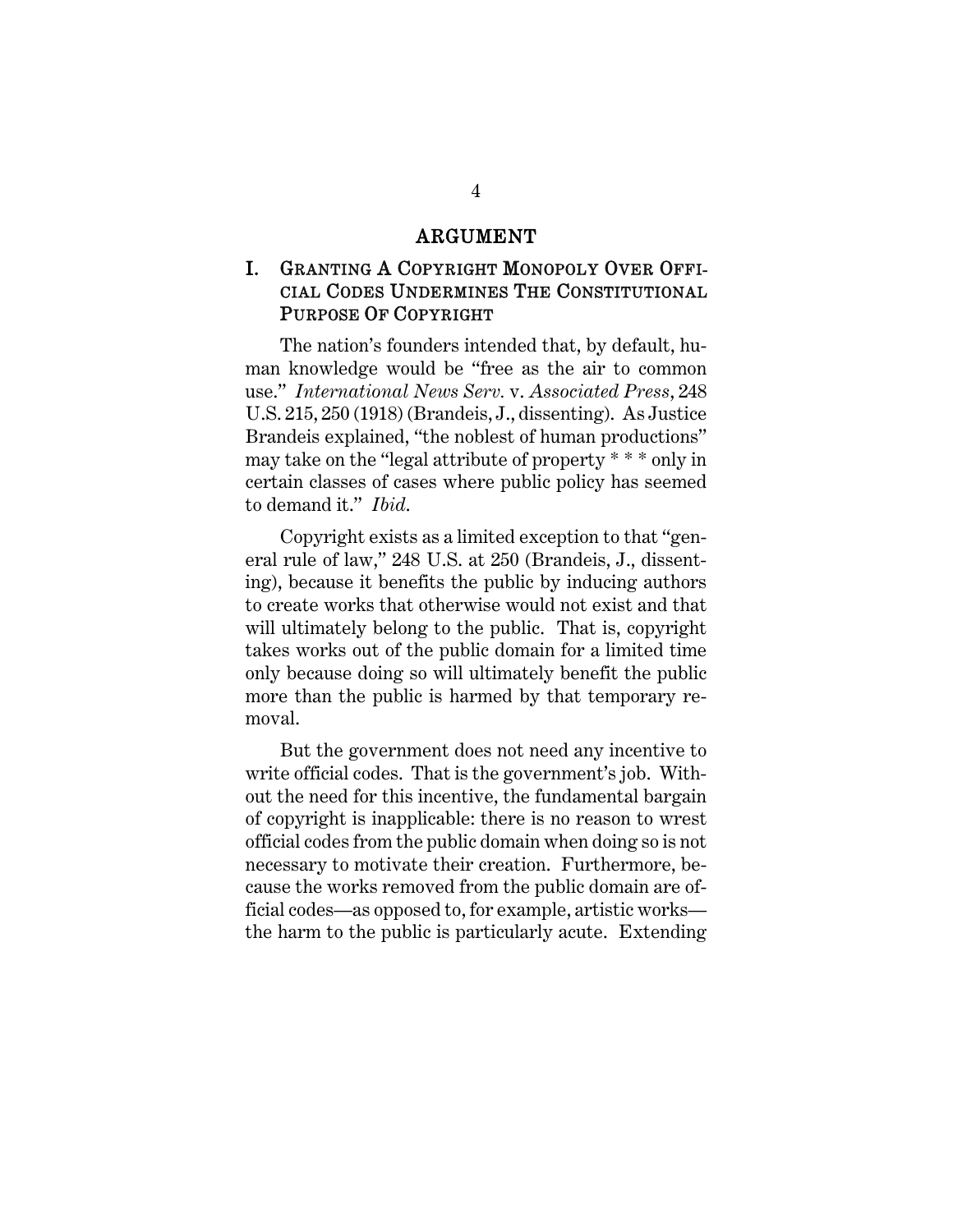copyright protection to official codes therefore undermines the fundamental purpose of copyright: to benefit the public.

#### <span id="page-12-3"></span><span id="page-12-0"></span>A. Copyright Takes Works Out of the Public Domain Only Because Doing So Ultimately Benefits the Public

The Constitution establishes that the purpose of copyright is "[t]o promote the progress of science and useful arts, by securing for limited times to authors \* \* \* the exclusive right to their \* \* \* writings."U.S. Const. Art. 1, § 8, Cl. 8. Providing a limited copyright monopoly is supposed to promote progress because it gives authors the incentive to engage in creative work by allowing them to financially benefit from those works and to control the way those works are used. The purpose of granting this monopoly is to benefit the public. As this Court has explained, "[t]he sole interest of the United States and the primary object in conferring the monopoly lie in the general benefits derived by the public from the labors of authors." *Fox Film Corp.* v. *Doyal*, 286 U.S. 123, 127-128 (1932). That is, "[t]he immediate effect of our copyright law is to secure a fair return for an author's creative labor. But the ultimate aim is, by this incentive, to stimulate artistic creativity for the general public good." *Twentieth Century Music Corp.* v. *Aiken*, 422 U.S. 151, 156 (1975).

<span id="page-12-2"></span><span id="page-12-1"></span>This monopoly temporarily harms the public in order to ultimately bestow greater benefits to the public. As Justice Breyer has articulated, copyright "imposes upon the public certain expression-related costs in the form of (1) royalties that may be higher than necessary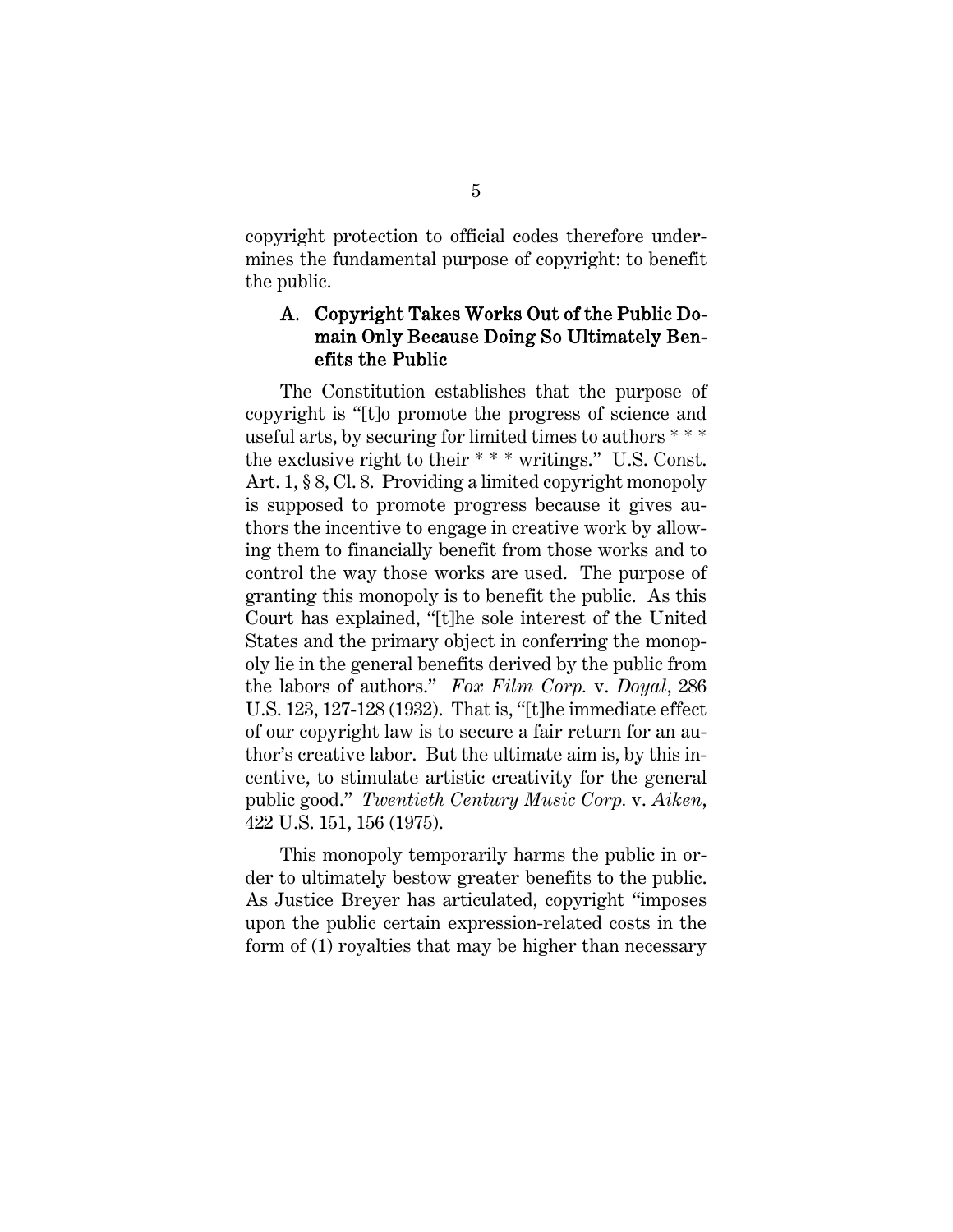<span id="page-13-0"></span>to evoke creation of the relevant work, and (2) a requirement that one seeking to reproduce a copyrighted work must obtain the copyright holder's permission." *Eldred*  v. *Ashcroft*, 537 U.S. 186, 248 (2003) (Breyer, J., dissenting). Justice Breyer explained that, "[t]he first of these costs translates into higher prices that will potentially restrict a work's dissemination. The second means search costs that themselves may prevent reproduction even where the author has no objection." *Ibid*.

<span id="page-13-3"></span><span id="page-13-2"></span><span id="page-13-1"></span>The founders warned against monopolies and intended for the harms imposed by the copyright monopoly to be outweighed by the ultimate benefits to the public. See *Eldred*, 537 U.S. at 246 (Breyer, J., dissenting). James Madison wrote that "[m]onopolies \* \* \* ought to be granted with caution, and guarded with strictness [against] Abuse," noting that the Constitution "limited [monopolies] to two cases, the authors of Books, and of useful inventions, in both which they are considered as a compensation for a benefit actually gained to the community, as a purchase of property which the owner might otherwise with[h]old from public use." Monopolies. Perpetuities. Corporations. Ecclesiastical Endowments *in* J. Madison, *Writings* 756 (J. Rakove ed. 1999) (Madison). Thomas Jefferson warned against even copyright monopolies. Letter from Thomas Jefferson to James Madison (July 31, 1788), *in* 13 *Papers of Thomas Jefferson* 443 (J. Boyd ed. 1956) ("The saying there shall be no monopolies lessens the incitements to ingenuity, which is spurred on by the hope of a monopoly for a limited time, as of 14 years; but the benefit even of limited monopolies is too doubtful to be opposed to that of their general suppression"); see also Letter from Thomas Jefferson to Isaac McPherson (Aug. 13, 1813).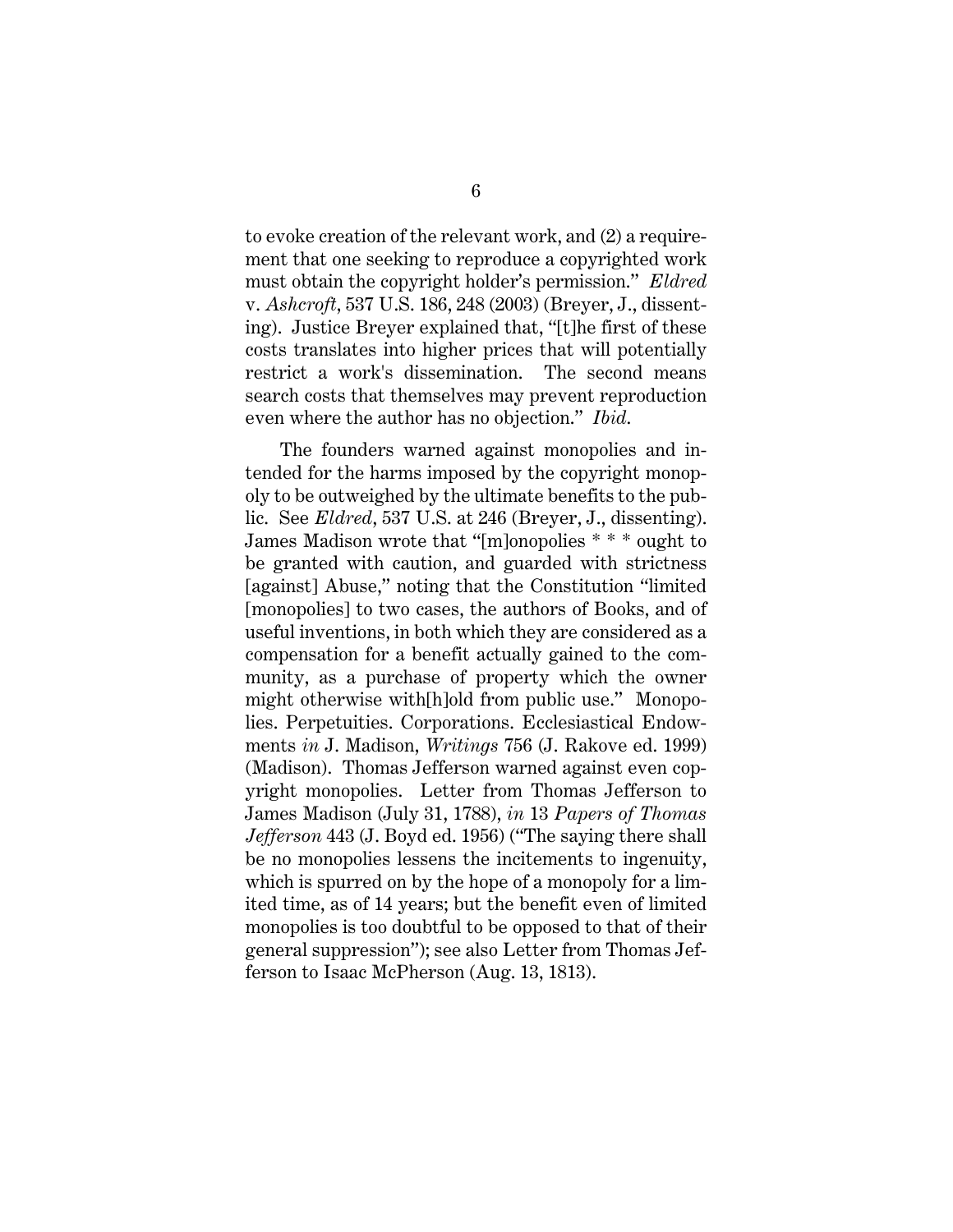<span id="page-14-3"></span><span id="page-14-2"></span><span id="page-14-1"></span><span id="page-14-0"></span>These writings demonstrate that the founders imposed the harms of copyright on the public only to ultimately secure even greater benefits for the public. In other words, "the Copyright Clause [is] a grant of legislative authority empowering Congress 'to secure a bargain—this for that.' " *Eldred*, 537 U.S. at 214 (citation omitted). Under the terms of this bargain, the benefits to the public must ultimately outweigh the temporary harms to the public. That is why the scope and duration of copyright protection are limited: to balance the effect on the public so that the public ultimately benefits more than it is harmed. Madison 756; *Eldred,* 537 U.S. at 245- 248 (Breyer, J., dissenting) ("The 'reward' is a means, not an end. And that is why the copyright term is limited. It is limited so that its beneficiaries—the public— 'will not be permanently deprived of the fruits of an artist's labors'" (quoting *Stewart v. Abend*, 495 U.S. 207 (1990))); see also *Twentieth Century*, 422 U.S. at 156 ("The limited scope of the copyright holder's statutory monopoly, like the limited copyright duration required by the Constitution, reflects a balance of competing claims upon the public interest: Creative work is to be encouraged and rewarded, but private motivation must ultimately serve the cause of promoting broad public availability of literature, music, and the other arts."); *Eldred*, 537 U.S. at 214 ("The economic philosophy behind the clause empowering Congress to grant patents and copyrights is the conviction that encouragement of individual effort by personal gain is the best way to advance public welfare" (quoting *Mazer* v. *Stein*, 347 U.S. 201, 219 (1954)) (internal quotation marks omitted)); H.R. Rep. No. 609, 100th Cong., 2d Sess. 17 (1988) ("Under the U.S. Constitution, the primary objective of copyright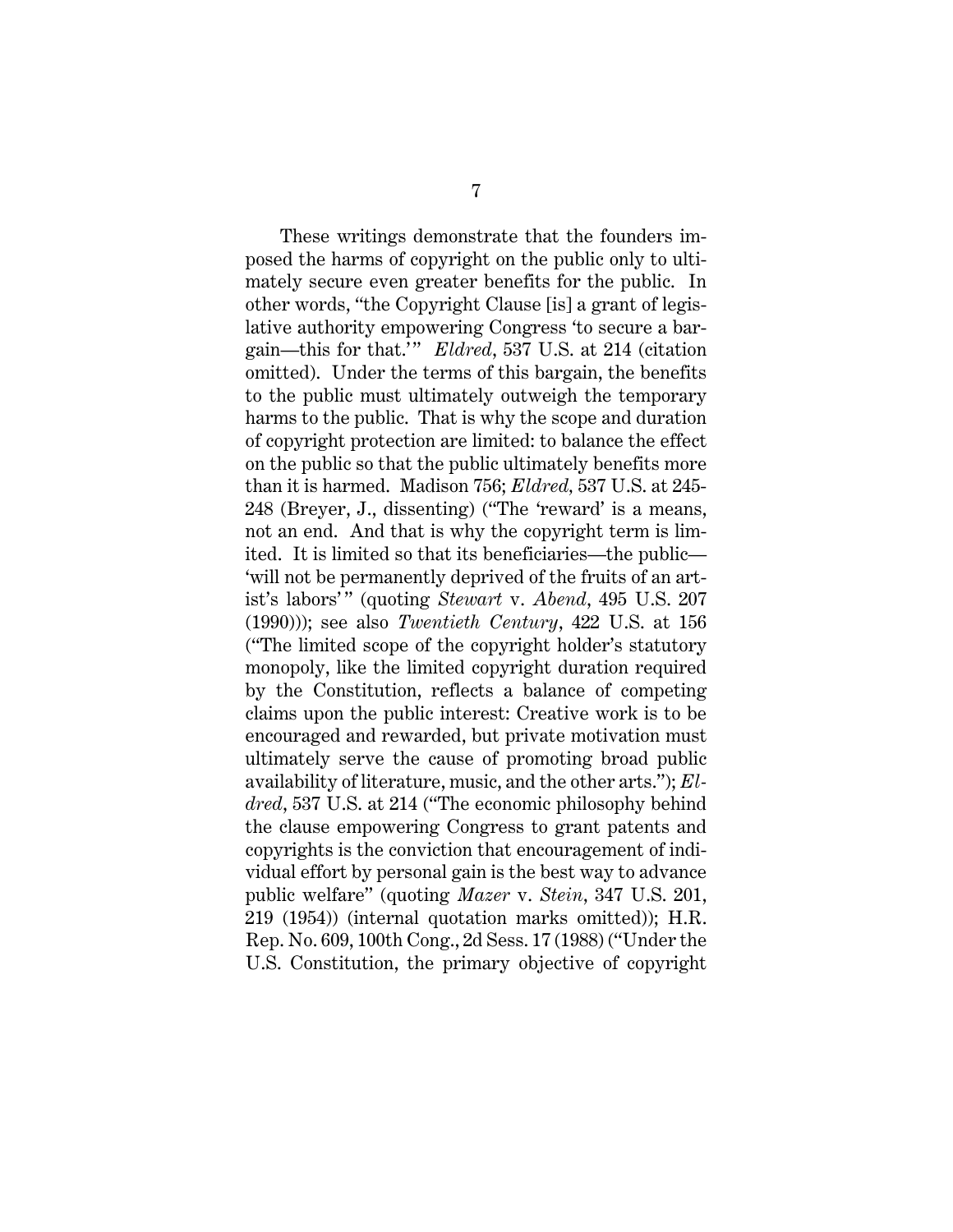law is not to reward the author, but rather to secure for the public the benefits derived from the authors' labors. By giving authors an incentive to create, the public benefits in two ways: when the original expression is created and \* \* \* when the limited term \* \* \* expires and the creation is added to the public domain.").

<span id="page-15-1"></span>The "principal responsibility in this area of the law" is "to protect the public interest in free access to the products of inventive and artistic genius." *Eldred*, 537 U.S. at 242 (Breyer, J., dissenting). Justice Breyer has noted—quoting the legislators who wrote the U.S. House of Representatives Report on the landmark Copyright Act of 1909—that "were a copyright statute not 'believed, in fact, to accomplish' the basic constitutional objective of advancing learning, that statute 'would be beyond the power of Congress' to enact." *Id*. at 247 (Breyer, J., dissenting) (quoting H.R. Rep. No. 2222, 60th Cong., 2d Sess. 6-7 (1909)). That is why Justice Breyer urged, in *Eldred*, that the Court "examine the statute's effects in light of these well-established constitutional purposes" to see whether "copyright's traditional economic rationale applie[d]" in that case and whether the statute at issue there would "act as an economic spur encouraging authors to create new works." *Id.* at 247, 254 (Breyer, J., dissenting).

#### <span id="page-15-0"></span>B. The Government Does Not Need Copyright Incentives to Publish the Official Annotated Code

Here, the fundamental bargain of copyright is inapplicable because the government does not need the financial incentives of copyright to produce the official version of the law. There is no reason to remove the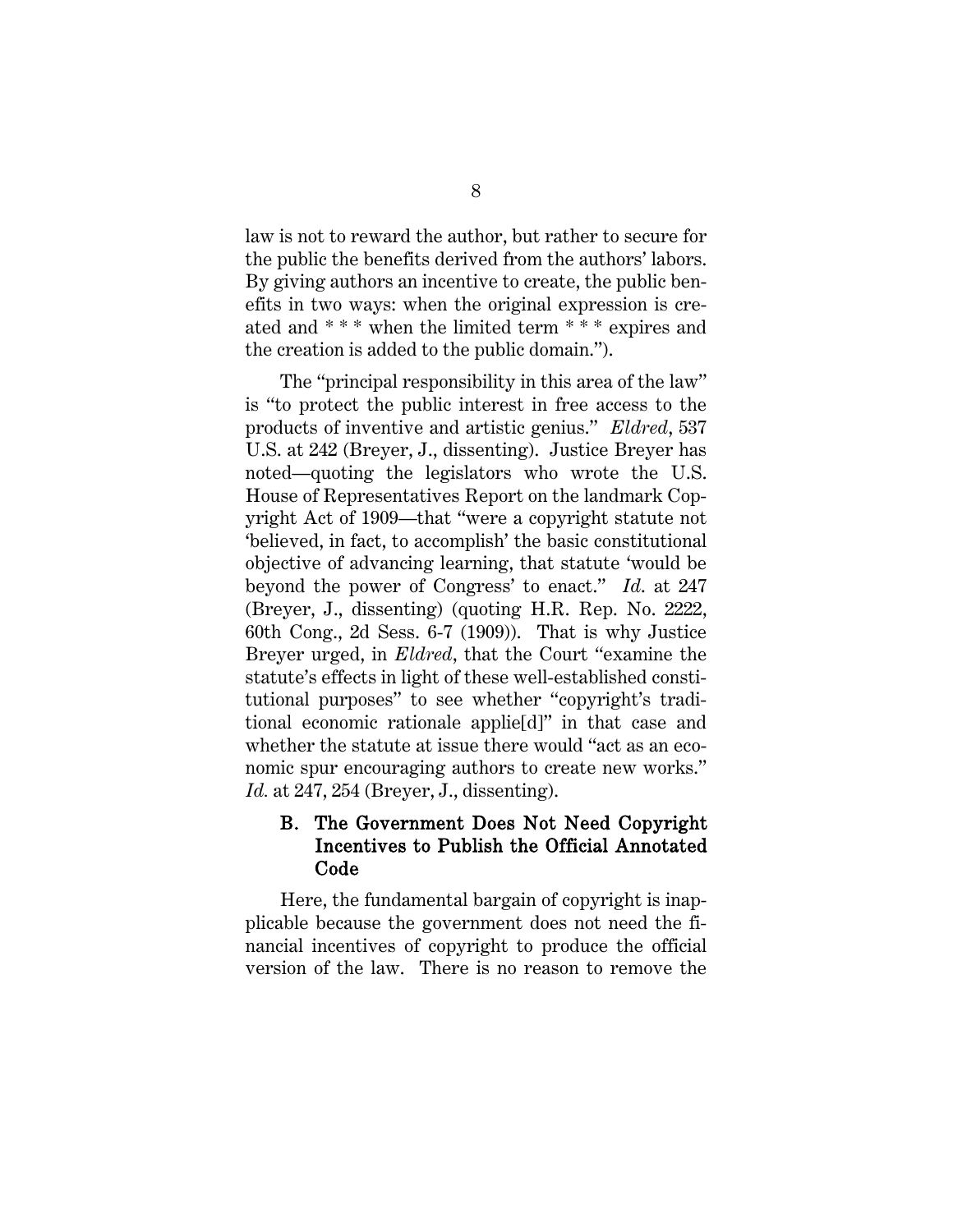OCGA from the public domain; doing so prejudices the public without providing any counterbalancing benefit to the public.

The creation and dissemination of the law is the government's sole and exclusive province. Indeed, elected and appointed officials are given salaries. The government should need no additional incentive to produce the official version of the law, or official annotations that explain the law. The government *must* produce the law; failure to do so is not the result of insufficient incentive, but rather dereliction of duty.

<span id="page-16-0"></span>This Court has declined to grant copyright protection to the works of government officials who are paid a salary by the public, because such a salary serves as sufficient incentive. In *Banks* v. *Manchester*, this Court held that a judge cannot, for the purposes of copyright, be regarded as the author of an opinion, decision, statement of the case, syllabus, or headnote. 128 U.S. 244, 253 (1888). In its reasoning, the Court pointed to the judge's salary, paid for by the public: "Judges, as is well understood, receive from the public treasury a stated annual salary, fixed by law, and can themselves have no pecuniary interest or proprietorship, as against the public at large, in the fruits of their judicial labors." *Ibid*. The Court noted that "[t]he question is one of public policy, and there has always been a judicial consensus \* \* \* that no copyright could, under the statutes passed by Congress, be secured in the products of the labor done by judicial officers in the discharge of their judicial duties." *Ibid*.

The works-for-hire doctrine exists for the same reason: authors do not need copyright incentives to create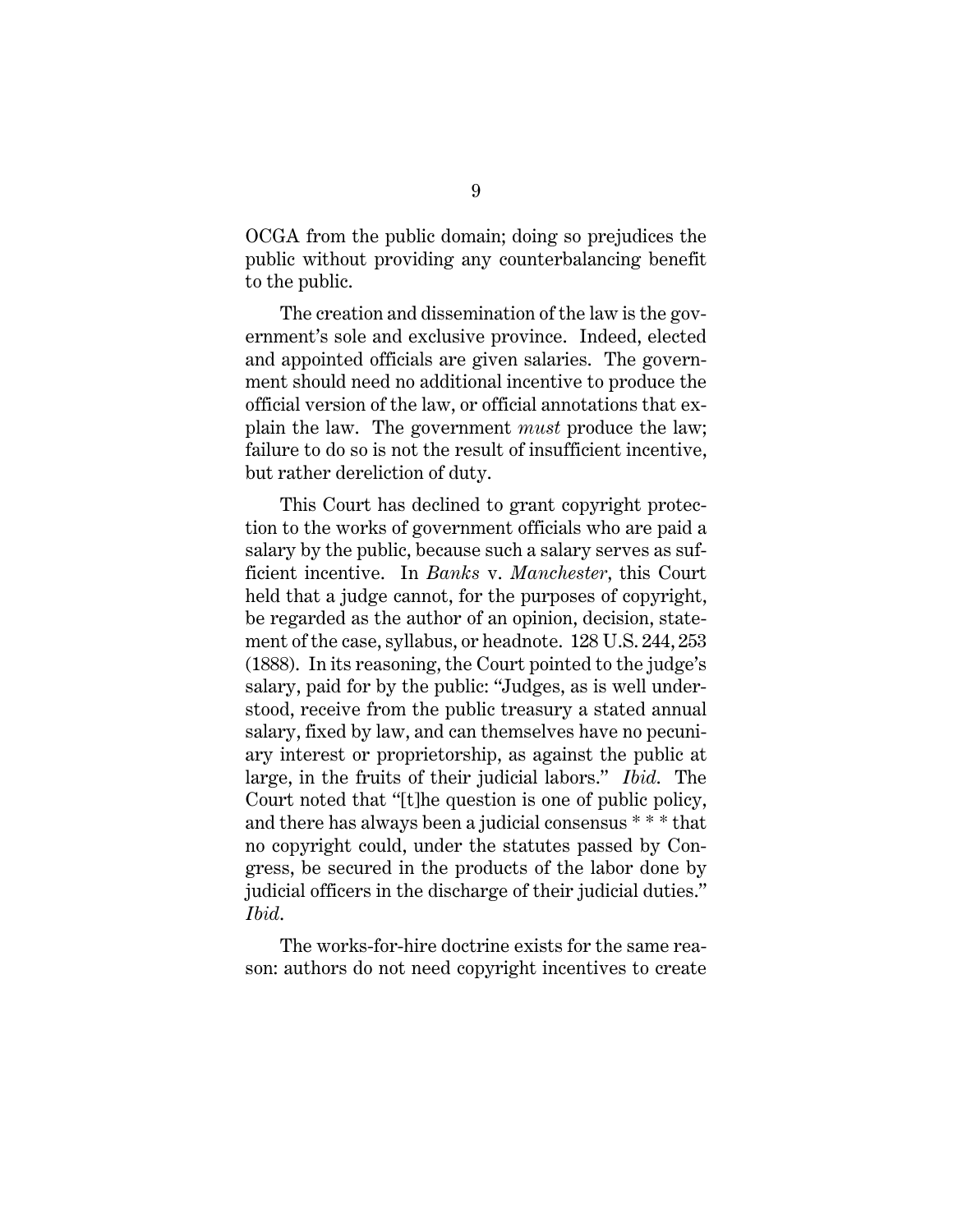<span id="page-17-1"></span>when they are being paid a salary to do so. Under the doctrine, copyright ownership of works for hire vests in the employer or other person for whom the work is prepared. See *Community for Creative Non-Violence* v. *Reid*, 490 U.S. 730, 730 (1989). That is because, in the employment context, copyright "directs its incentives towards the person who initiates, funds and guides the creative activity, namely, the employer, but for whose patronage the creative work would never have been made." *Siegel* v. *Time Warner Inc.*, 496 F. Supp. 2d 1111, 1136 (C.D. Cal. 2007); *Estate of Hogarth* v. *Edgar Rice Burroughs, Inc.*, No. 00 CIV. 9569 (DLC), 2002 WL 398696, at \*19 (S.D.N.Y. Mar. 15, 2002).

<span id="page-17-5"></span><span id="page-17-4"></span><span id="page-17-3"></span><span id="page-17-2"></span><span id="page-17-0"></span>Official government works like the OCGA can be analogized to a "work for hire" where the copyright should vest in the citizens who employ the government to create such works. Indeed, under the doctrine of popular sovereignty, where the government exercises any sovereign powers, it acts through authority delegated from the people. *McCulloch* v. *Maryland*, 17 U.S. 316, 404-405 (1819). The Eleventh Circuit correctly held here that "lawmakers and judges are draftsmen of the law, exercising delegated authority, and acting as servants of the People, and whatever they produce the People are the true authors. When the legislative or judicial chords are plucked it is in fact the People's voice that is heard." Pet. App. 19a; see also *Veeck* v. *S. Bldg. Code Cong. Int'l, Inc.*, 293 F.3d 791, 799 (5th Cir. 2002) (en banc) ("In performing their function, the lawmakers represent the public will, and the public are the final 'authors' of the law."), cert. denied, 539 U.S. 969 (2003); *Building Officials & Code Adm'rs* v. *Code Tech., Inc.*, 628 F.2d 730, 734 (1st Cir. 1980) ("The citizens are the authors of the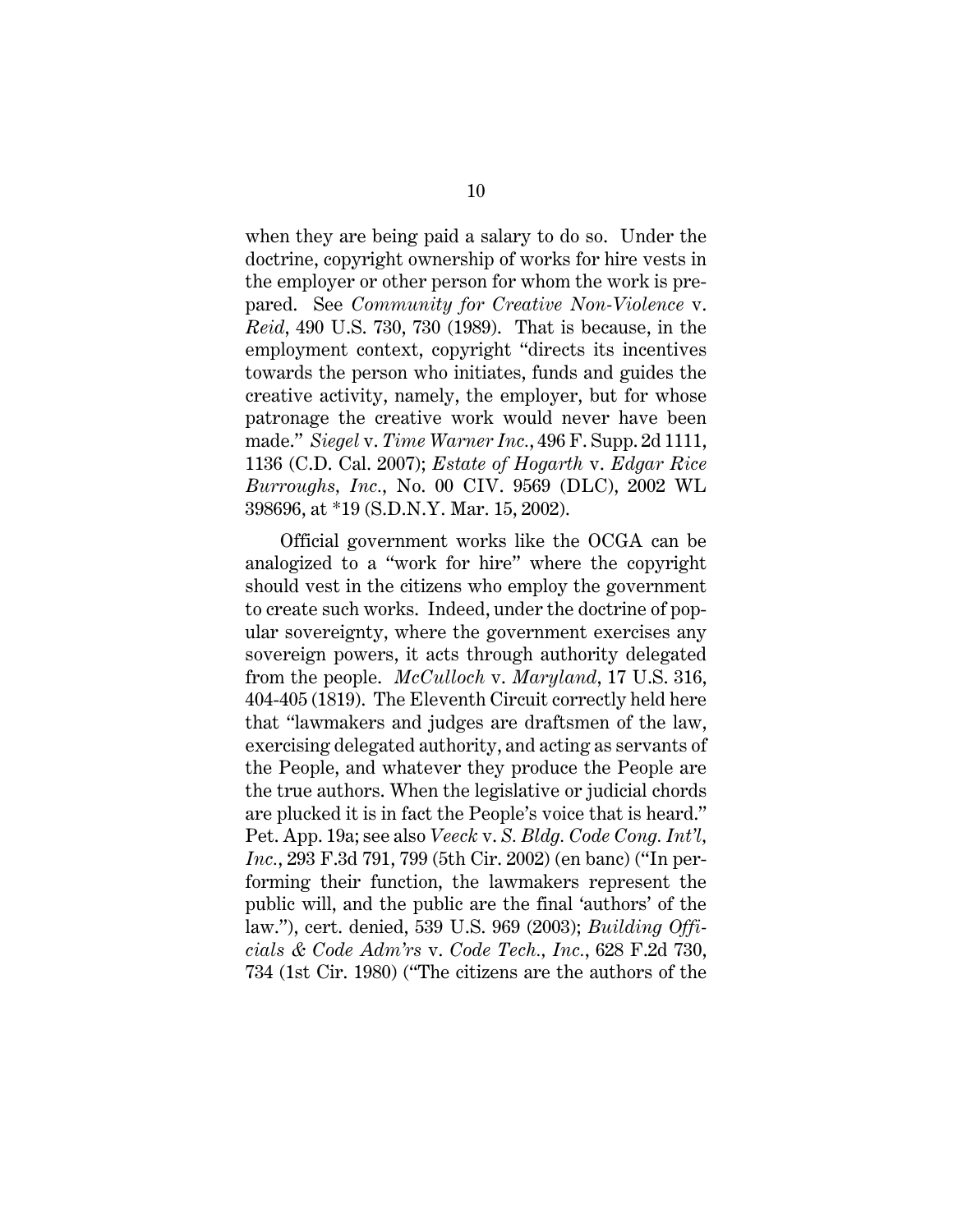law, and therefore its owners, regardless of who actually drafts the provisions."). Just as an employee hired to draft a work does not need additional copyright incentives to do so, copyright is not needed to move the government to create works like the OCGA because the government exists to serve the people by drafting such works.

<span id="page-18-0"></span>The government already has the incentive to create works like the OCGA to further its constituents' understanding and knowledge of the law so that those constituents can obey the law. The government has an interest in the laws being followed—and in order for laws to be followed, laws must be publicly promulgated and understood. See John Locke, *The Second Treatise of Civil Government* § 137 (1690), https://www.gutenberg.org /files/7370/7370-h/7370-h.htm ("[F]or all the power the government has, being only for the good of the society, as it ought not to be arbitrary and at pleasure, so it ought to be exercised by established and promulgated laws; that both the people may know their duty, and be safe and secure within the limits of the law; and the rulers too kept within their bounds."). Thus, the government is inherently incentivized to create works like the OCGA, which both serves as the only official version of the law and also explains the laws by providing annotations that include statutory history, administrative guidance, and summaries of judicial histories. Creating the law and promulgating it so that people can understand and follow it is an incentive in and of itself. Copyright protection is not—and should not be—necessary to induce lawmakers to create works like the OCGA.

Because no incentive is necessary for the government to create works like the OCGA, granting copyright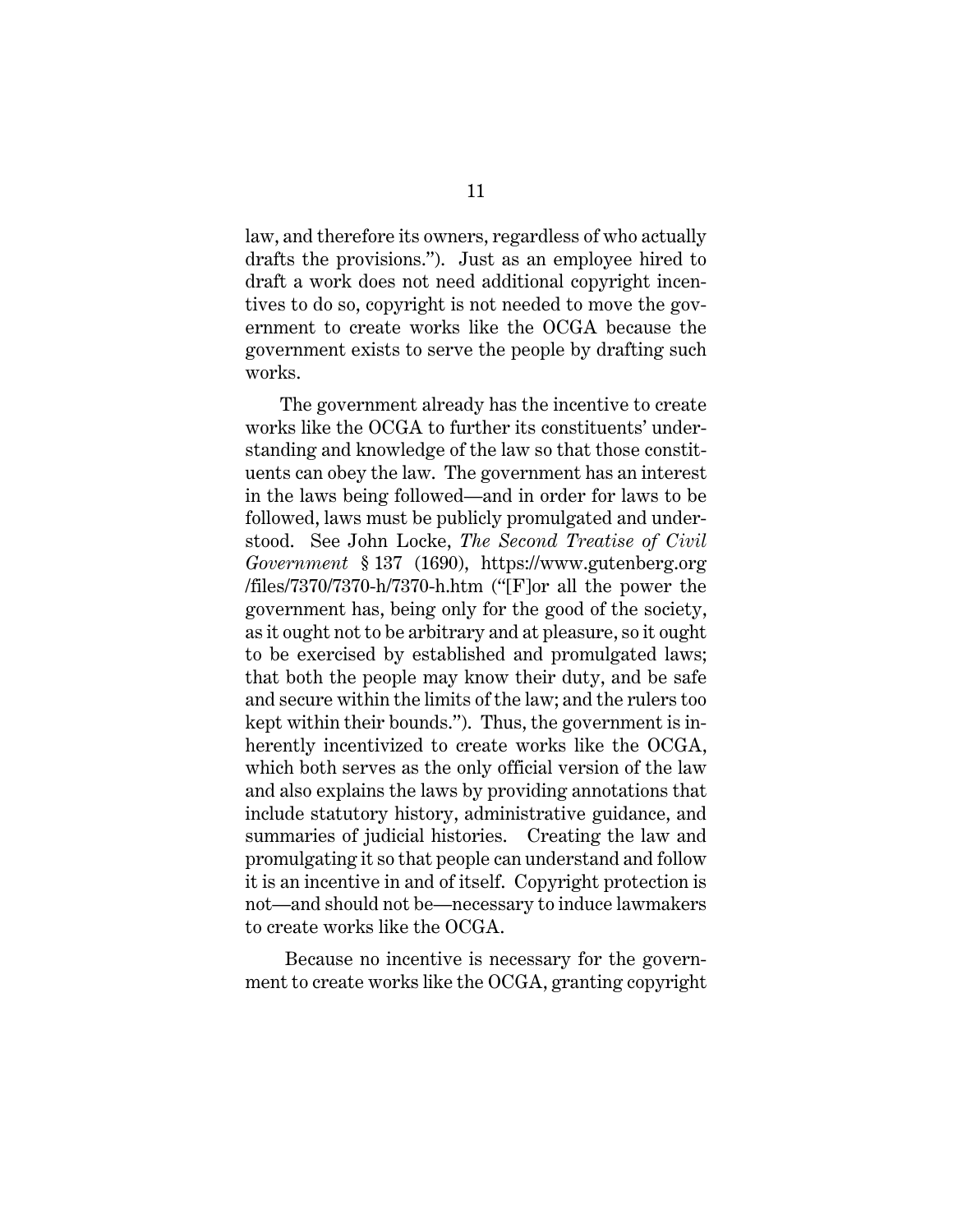protection of such works ignores half of the bargain that copyright law strikes: it removes the official codes from the public domain, but provides none of the incentives promised in return. And, because of the nature of the work, the work's return to the public domain upon expiration of its term of copyright protection is unlikely to provide much benefit to the public; by that time, most annotations will likely be irrelevant, as many laws and their interpretations will have evolved.

In the case of the OCGA and similar works, the bargain is backwards: not only does the public fail to reap any benefits from the removal of such documents from the public domain, but the harm to the public of that removal is particularly significant given the nature of the works.

Removing the official version of the law from the public domain is particularly concerning. As discussed below (p. 15, *infra*), the OCGA is designated as the authoritative source of the meaning of the law. Removing such a work imposes harms beyond those typically imposed by copyright—the public is deprived not of a creative work, but rather the official version of the law, including explanations as to what the law means and what actions could result in civil or criminal liability.

<span id="page-19-1"></span><span id="page-19-0"></span>The OCGA's annotations are crucial for understanding the law. For example, the OCGA includes annotations that inform people of legislation that the judiciary either limited (OCGA § 16-12-80 (explaining that private possession—but not distribution—of obscene materials is protected under the Constitution)) or entirely struck down as unconstitutional (OCGA § 16-6-2 (explaining that Georgia's anti-sodomy law is unconstitutional to the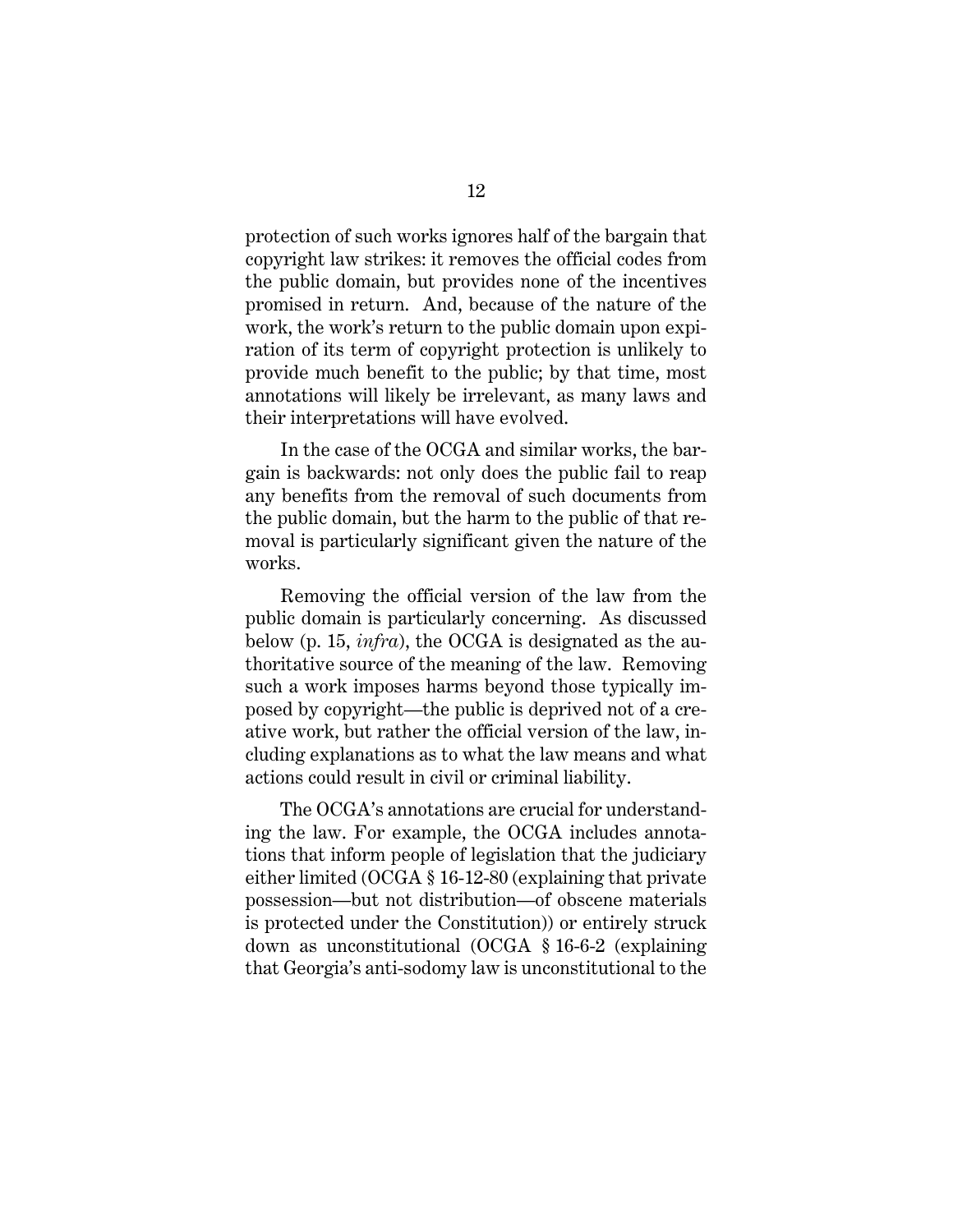extent it criminalizes private acts between consenting adults)). Even after courts have struck down these statutes as unconstitutional, they nevertheless remain in the unannotated code. Restricting access to the annotated code—which provides notice that such statutes are un-constitutional—causes harm to the public.<sup>[2](#page-20-4)</sup>

Copyright strikes a balance: the harm resulting from a work's removal from the public domain is intended to be outweighed by the benefit of the work's creation. Here, however, there is weight on only one side of the scale: the harm to the public. Because of the nature of the work, the weight on that side of the scale is unusually heavy—but, on the other side of the scale, there is no countervailing benefit to the public at all.

#### <span id="page-20-0"></span>II. THE OFFICIAL VERSION OF THE LAW SHOULD NOT BE BEHIND A PAYWALL

#### <span id="page-20-1"></span>A. People Should Not Be Charged to Access the Laws They Pay the Government to Write

All people must be granted access to the laws that bind them, and they should not be charged multiple times for the privilege. Individuals already pay the government, with their taxes, to write works like the OCGA. They should not be charged a second time by the

<span id="page-20-4"></span><span id="page-20-3"></span><span id="page-20-2"></span><sup>2</sup> Permitting copyright over works like the OCGA is at odds with the principles behind the separation of powers that is inherent to our democracy. See *Nixon* v. *Adm'r of Gen. Servs.*, 433 U.S. 425, 441-446 (1977); *Buckley* v. *Valeo*, 424 U.S. 1, 118-124 (1976) (per curiam). When the legislative branch restricts the distribution of the annotations that explain which statutes have been held unconstitutional or otherwise abrogated by courts, it undermines the power of the judiciary.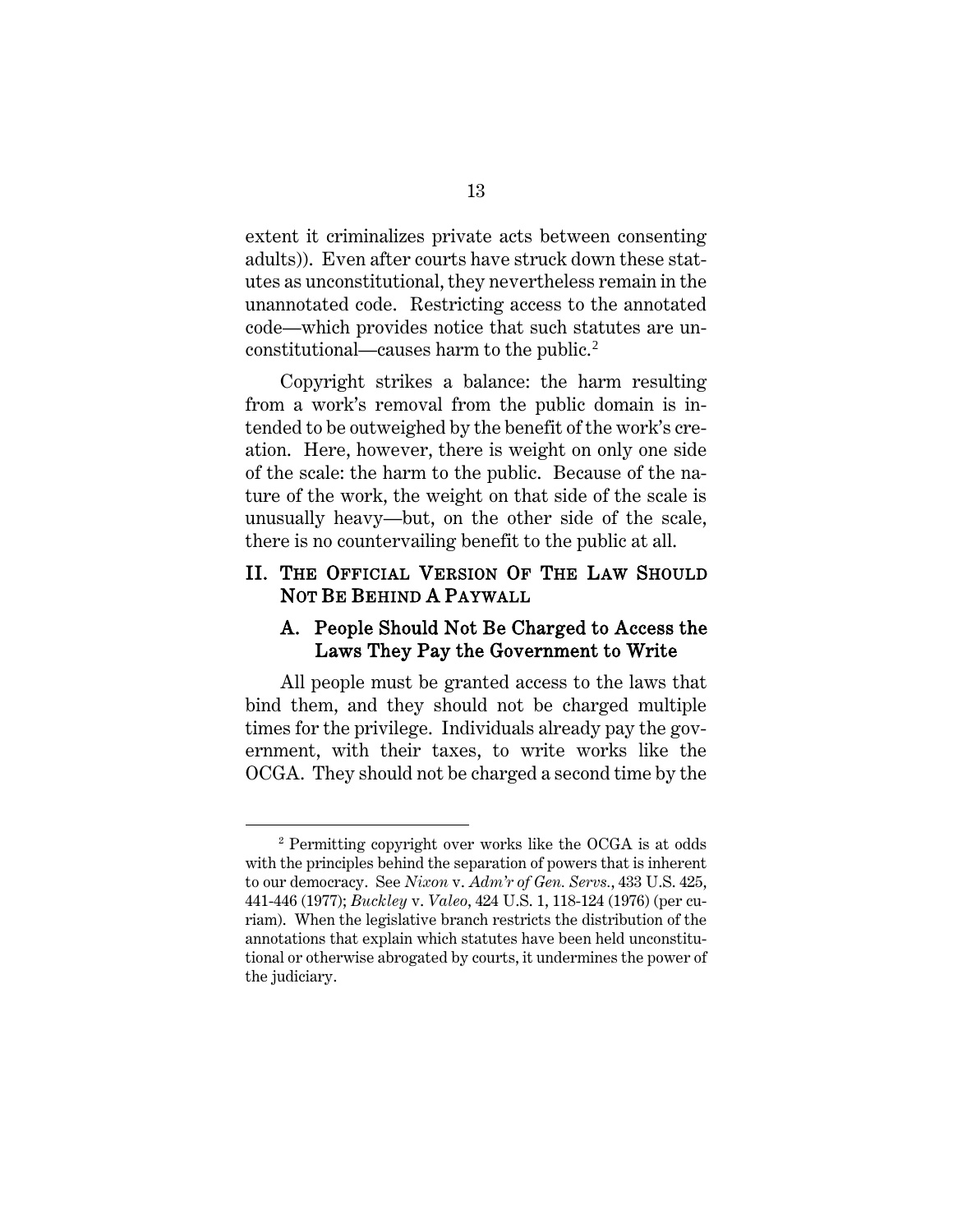government, or by a government contractor, to access those works—particularly at monopoly prices.

<span id="page-21-3"></span><span id="page-21-2"></span>Until the Eleventh Circuit's ruling in this case, Lexis—as the government's exclusive licensee—was able to charge monopoly prices for the OCGA, and a hard copy cost \$400 (not including tax or shipping). Official Code of Georgia Annotated, LexisNexis (Oct. 13, 2018), retrieved from Internet Archive Wayback Machine, https://web.archive.org/web/20181013091438/https:// store.lexisnexis.com/categories/content-type/statutorycodes-175/official-code-of-georgia-annotated-skuSKU 6647/details. That \$400 is the equivalent of two weeks of groceries for a family of four. USDA, Official USDA Food Plans: Cost of Food at Home at Four Levels, U.S. Average, July 2019, https://fns-prod.azureedge.net/ sites/default/files/media/file/CostofFoodJul2019.pdf. For documents requiring a subscription to LexisNexis, a monthly "State Enhanced with Full Federal" subscription costs \$125 each month—a "special promotional price." LexisNexis, *Lexis Advanced Packages for Online Legal Research* (2019), https://www.lexis nexis.com/en-us/SmallLaweCommerce.

<span id="page-21-0"></span>Even worse, these subscription fees and hard copies are themselves taxed—so individuals pay the government to write these official documents, pay the government's licensee to access these documents, and then pay the government more taxes on top of those access fees. LexisNexis, *Taxes*, https://store.lexisnexis.com/help /taxes ("[W]e are required by law to charge applicable sales tax to all customers located in the United States.").

<span id="page-21-1"></span>While Lexis ostensibly provides a version of the OCGA online for free, this version does not include many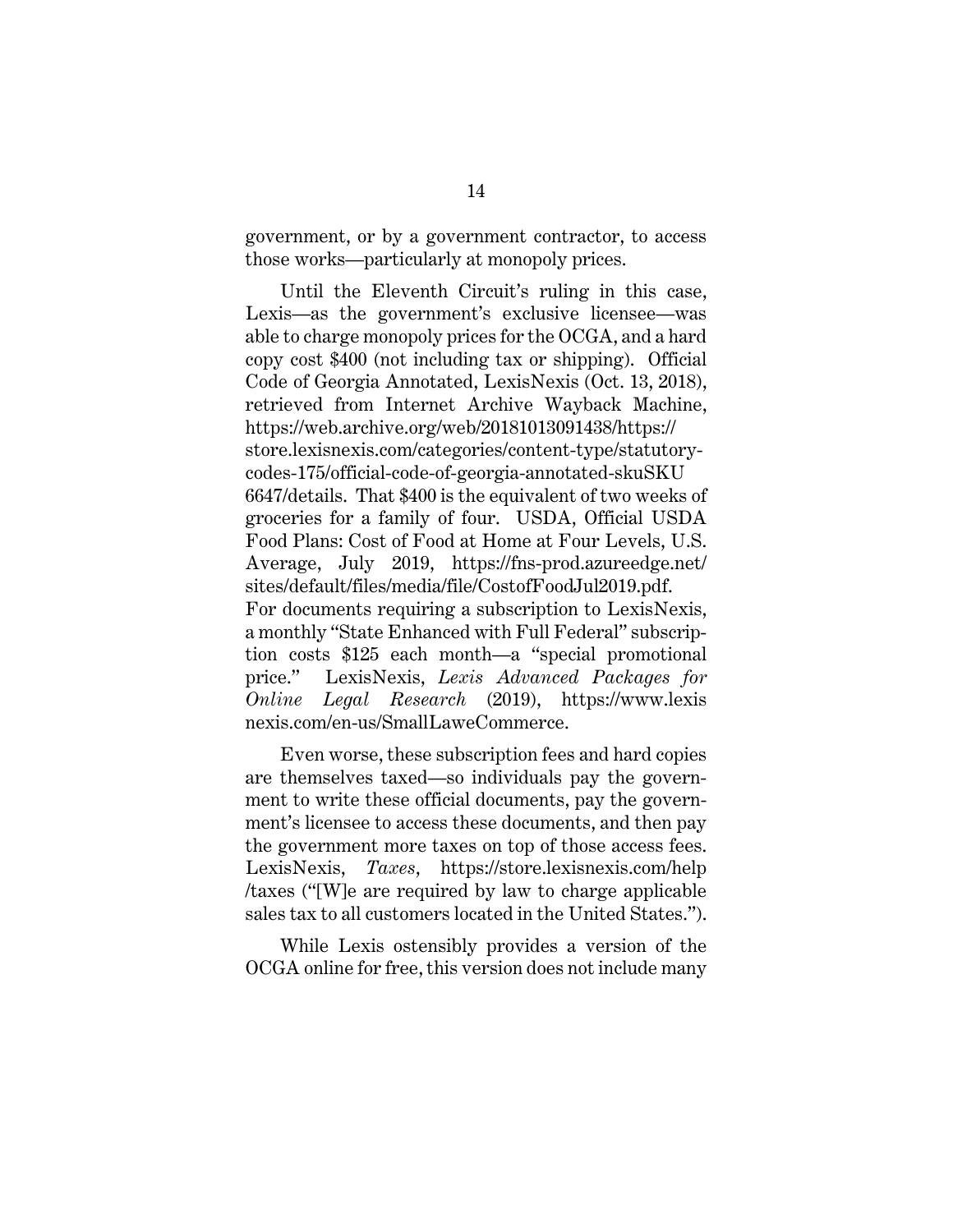<span id="page-22-3"></span><span id="page-22-2"></span>important aspects of the OCGA—such as judicial summaries, code revision commission notes, and attorney general opinions—and must be accessed through a private party. J.A. 122, 145. Other states' official annotated codes, as well as other official government documents, have similar restrictions on access. Nat'l Conference of State Legislatures, *State Statutes/Code: Holder of Copyright* (2011), http://www.ncsl.org/documents/lsss/ Copyright\_Statutes.pdf; see, *e.g.*, Tennessee Courts System, Tennessee Code—Lexis Law Link, http://www.tsc.state.tn.us/Tennessee%20Code (providing access to only the unannotated code, and stating, "[b]efore you can view the content, you must click a button that says you agree to [Lexis's] terms and conditions"); Idaho Code, LexisNexis, https://store.lexis nexis.com/products/idaho-code-skuusSku6981 (selling for \$515.00 a print copy of the Idaho Code, which is advertised as "the only official source in Idaho for primary  $law$ ").

#### <span id="page-22-1"></span><span id="page-22-0"></span>B. People Must Have Access to the Laws that Bind Them

It is both unconstitutional and absurd for the government to require people to follow—and indeed, to know—the official codes and also to restrict access to those codes through a copyright monopoly.

As an authoritative government text that explains the law, the OCGA is an edict of government that people are effectively required to use. As the Eleventh Circuit observed below, the OCGA is designated as the authoritative source of the meaning of the law, and comprises information that residents of the state of Georgia are expected to know in order to comply with the law. See Pet.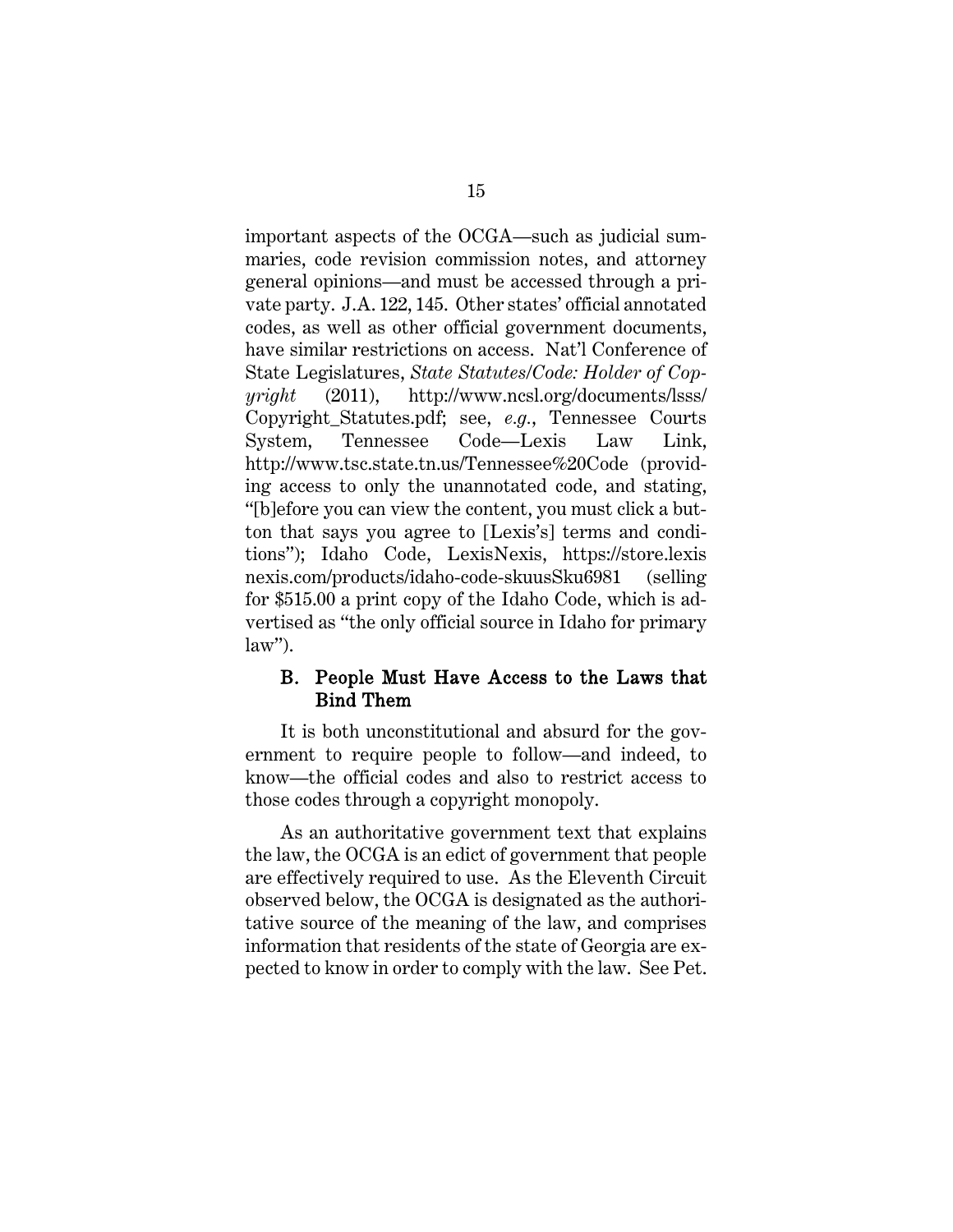<span id="page-23-4"></span><span id="page-23-2"></span>App. 26a-32a, 40a-43a. The OCGA controls in the case of conflict with any other source. See *Georgia* v. *Harrison Co*., 548 F. Supp. 110, 115 (N.D. Ga. 1982), vacated by 559 F. Supp. 37 (N.D. Ga. 1983) ("[A]nyone citing [any other compilation of Georgia law] will do so at his peril."). The state of Georgia's website, under the page entitled "Georgia Law," links to the OCGA on Lexis's website. See Georgia Law, [https://georgia.gov/popular](https://georgia.gov/popular-topic/georgia-law)[topic/georgia-law.](https://georgia.gov/popular-topic/georgia-law) Indeed, individuals are expected to rely on the OCGA for *any* citation to codified Georgia laws: "*any* citation in any public or private document, writing, or other instrument to a law of the State of Georgia which has been codified in the Official Code of Georgia Annotated shall be construed to be a reference to such law as contained in the Official Code of Georgia Annotated." OCGA § 1-1-8 (emphasis added). And, as noted above (pp. 12-13, *supra*), the OCGA states that certain statutes have been held unconstitutional or otherwise abrogated, whereas the unannotated code does not. Accessing the annotated code via Lexis is thus the only meaningful option for individuals, other than remaining ignorant of the law.

<span id="page-23-5"></span><span id="page-23-3"></span><span id="page-23-1"></span><span id="page-23-0"></span>Of course, in both criminal and civil matters, it is well established that ignorance of the law is no excuse for failure to comply with the law. *Barlow* v. *United States*, 32 U.S. 404, 411 (1833). This responsibility imposed on individuals is impossible to reconcile with imposing financial barriers to accessing the official version of the law, and otherwise restricting its dissemination through copyright. Doing so undermines the fundamental due process principle "that laws which regulate persons or entities must give fair notice of conduct that is forbidden or required." *FCC* v. *Fox Television Stations,*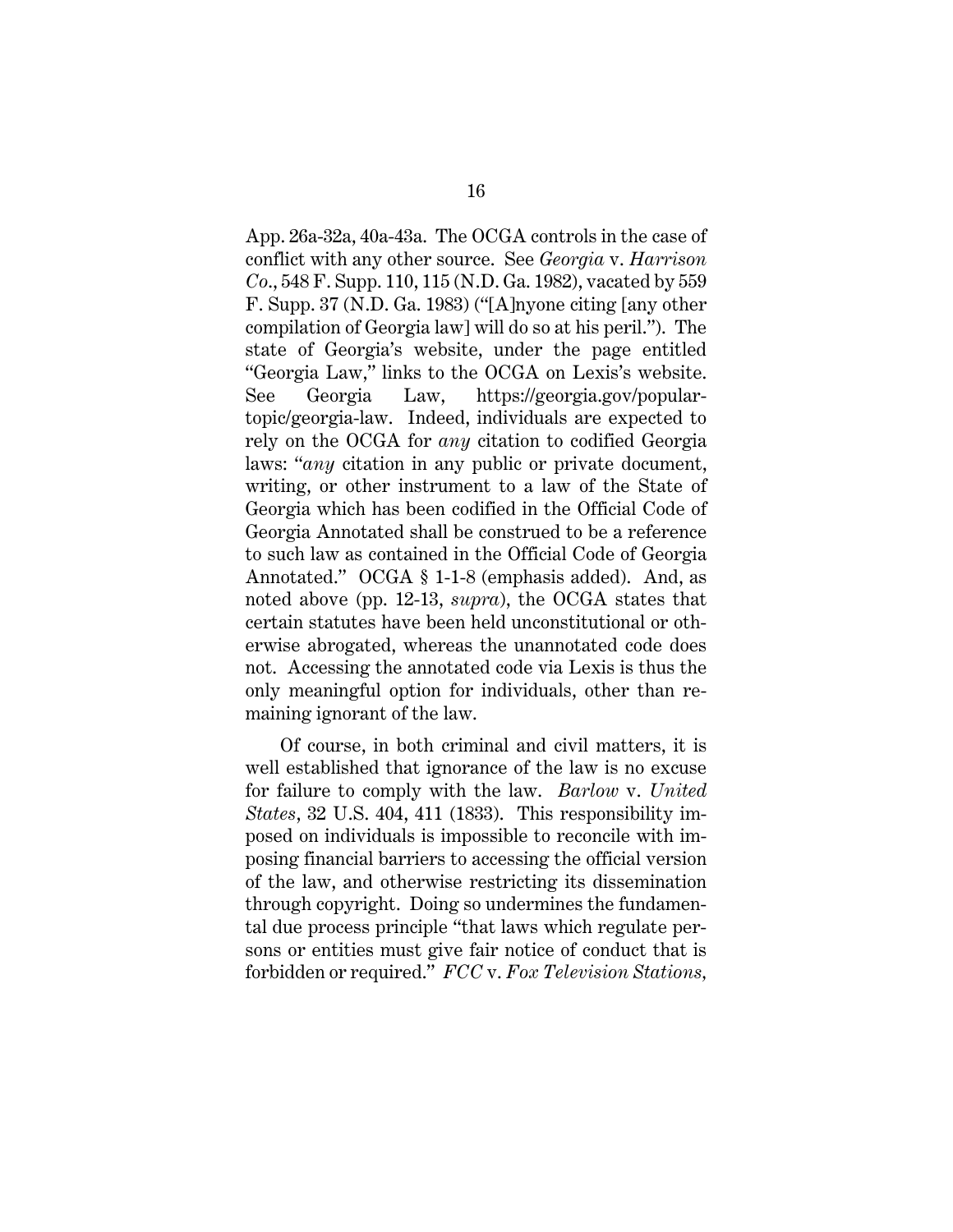<span id="page-24-2"></span>*Inc*., 132 S. Ct. 2307, 2317 (2012); *Connally* v. *Gen. Constr. Co*., 269 U.S. 385, 391 (1926) (holding that the law cannot force "men of common intelligence [to] \* \* \* guess at its meaning and \* \* \* application"). See also ACLU C.A. *Amici* Br. 18-20 (arguing that allowing copyright protection of the official version of the law violates due process).

<span id="page-24-0"></span>C. Forcing People to Access Official Codes through a Private Website Discourages Public Discourse

#### <span id="page-24-1"></span>1. People Are Likely to Be Confused About What Material They Are Entitled to Share

It is undisputed that Georgia's statutes themselves are uncopyrightable under the government edicts doctrine. Pet. Br. 2. But, of course, the official law of Geor-gia—which Georgia's own website links to<sup>[3](#page-24-3)</sup>—is the OCGA, which only Lexis may display digitally. In the Petitioner's view, some parts of Lexis's display of the OCGA are copyrightable—meaning users are prohibited from copying or distributing those portions of the OCGA—whereas users are entitled to copy and share other parts of what is displayed. This is likely to confuse users and discourage public discourse.

For example, Lexis's current display of the OCGA does not clearly identify which portions of the official code users are entitled to share. Before a user can view

<span id="page-24-3"></span><sup>&</sup>lt;sup>3</sup> For example, when a user visiting Georgia's website clicks on "Search the Official Code of Georgia," the user is automatically redirected to Lexis's display of the OCGA. Georgia Law, https://georgia.gov/popular-topic/georgia-law.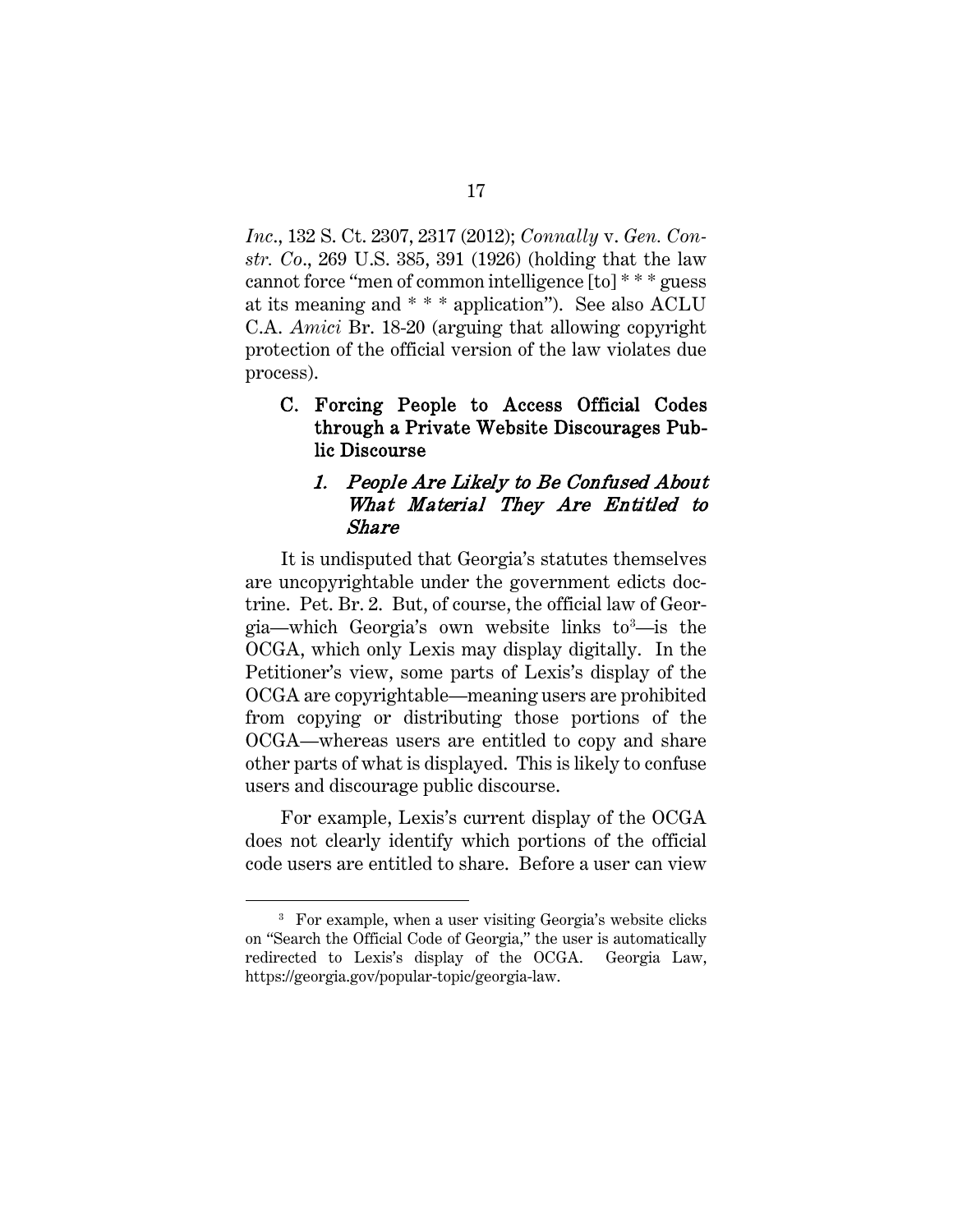the OCGA, the user must click "I agree" on a popup, which says: "These Terms and Conditions do not apply to the Statutory Text and Numbering contained in the Content of the site. However, the State of Georgia reserves the right to claim and defend the copyright in any copyrightable portions of the site." This text does not clarify what constitutes the "copyrightable portions," and which portions of the code users are entitled to share. And, once a user has clicked "I agree" and can view the OCGA, the page makes no distinction between the allegedly copyrightable material (such as section titles) and non-copyrightable material (such as the statutory text itself). This is likely to confuse users and discourage them from sharing text from the official code even the portions that they themselves, as taxpayers, undisputedly own.

#### <span id="page-25-1"></span>2. Private Parties May Limit Users' Ability to Disseminate Content

<span id="page-25-0"></span>Furthermore, terms and conditions imposed by private parties may limit users' ability to disseminate content. For example, those who agree to Lexis's Terms and Conditions in order to access the OCGA are subject to restrictions on how they can disseminate the official code. Lexis's Terms and Conditions state, for example, that a user may only "electronically display Materials retrieved from the Online Services for the Authorized User's individual use," with a limited exception allowing users to display a "de minimis amount \* \* \* to other Authorized Users \* \* \* in the same physical location." LexisNexis, *Terms & Conditions for Use of the Online Services* § 1.1(a) (May 23, 2018), https://www.lexisnexis .com/en-us/terms/general/default.page. Lexis also prohibits users from displaying documents to anonymous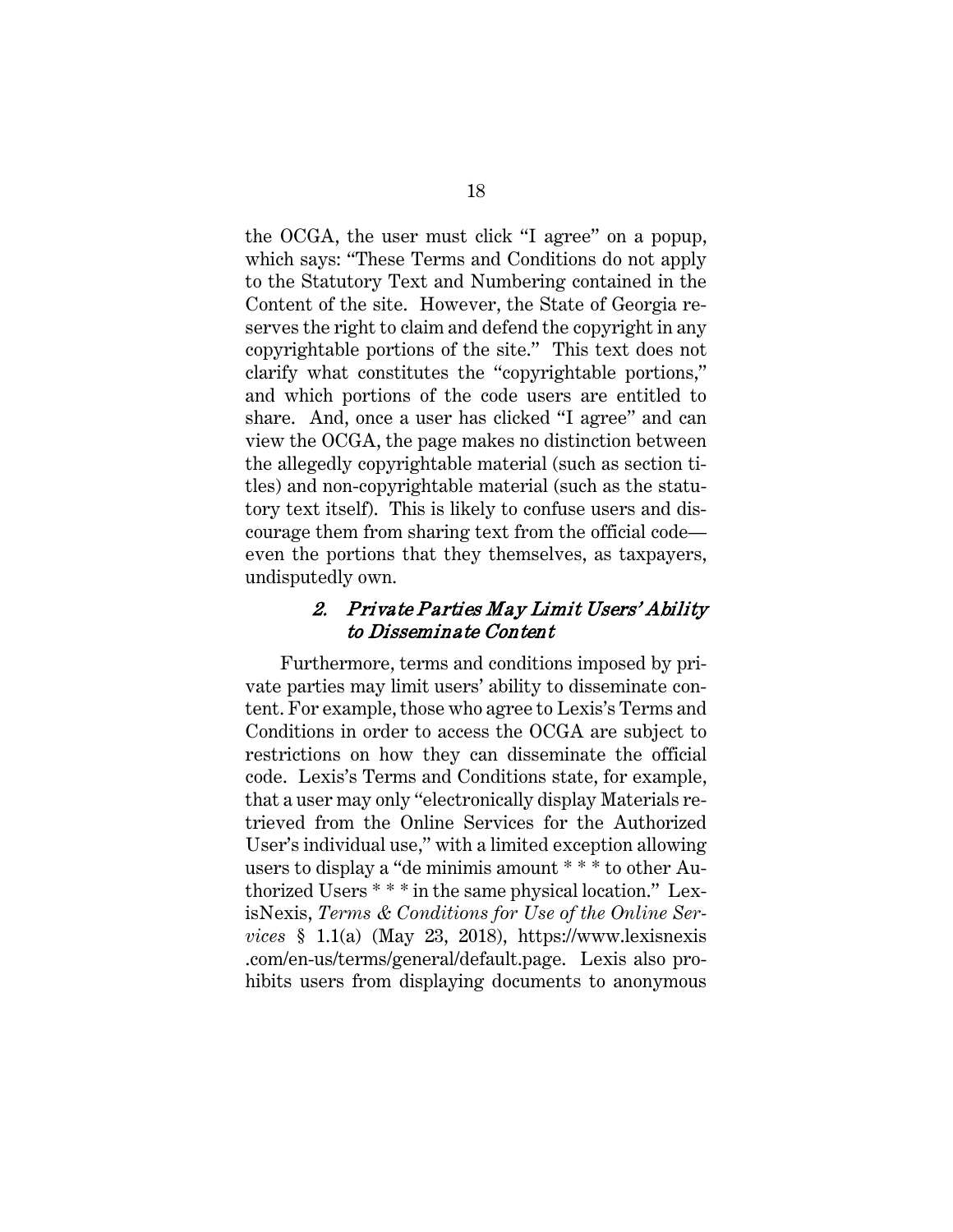third parties, defining "Authorized User" to mean only "an Eligible Person whom you have identified to LN for purposes of issuing a LN ID." *Id.* § 2.1.

<span id="page-26-5"></span>Forcing users to access the OCGA—the official version of the law of Georgia—through Lexis therefore imposes a civil cost in addition to the financial cost. Doing so is likely to confuse users about what portions of the code they are entitled to distribute, and limits their ability to share the official code with others. This directly affects individuals' First Amendment rights by undermining their ability to participate in an informed "discussion of governmental affairs" as well as their ability to "effectively participate in and contribute to our republican system of self-government." *Globe Newspaper Co.*  v. *Superior Court*, 457 U.S. 596, 604 (1982).

### <span id="page-26-2"></span><span id="page-26-0"></span>III. FORCING PEOPLE TO ACCESS OFFICIAL CODES THROUGH A PRIVATE WEBSITE KILLS COMPETI-TION AND UNDERMINES USERS' PRIVACY AND **ANONYMITY**

#### <span id="page-26-4"></span><span id="page-26-3"></span><span id="page-26-1"></span>A. Granting a Copyright Monopoly Undermines Competition

Copyright, by definition, grants the author of a work a monopoly that may lead to restrictions on the distribution of that work. U.S. Const. Art. I, § 8, Cl. 8; *Twentieth Century Music Corp.* v. *Aiken*, 422 U.S. 151, 156 (1975). A copyright holder may choose to distribute a work widely, or not to distribute the work at all. In this case, the government chose to license the OCGA *exclusively* to one contractor, Lexis. This exclusive license means that the government will not license the OCGA to any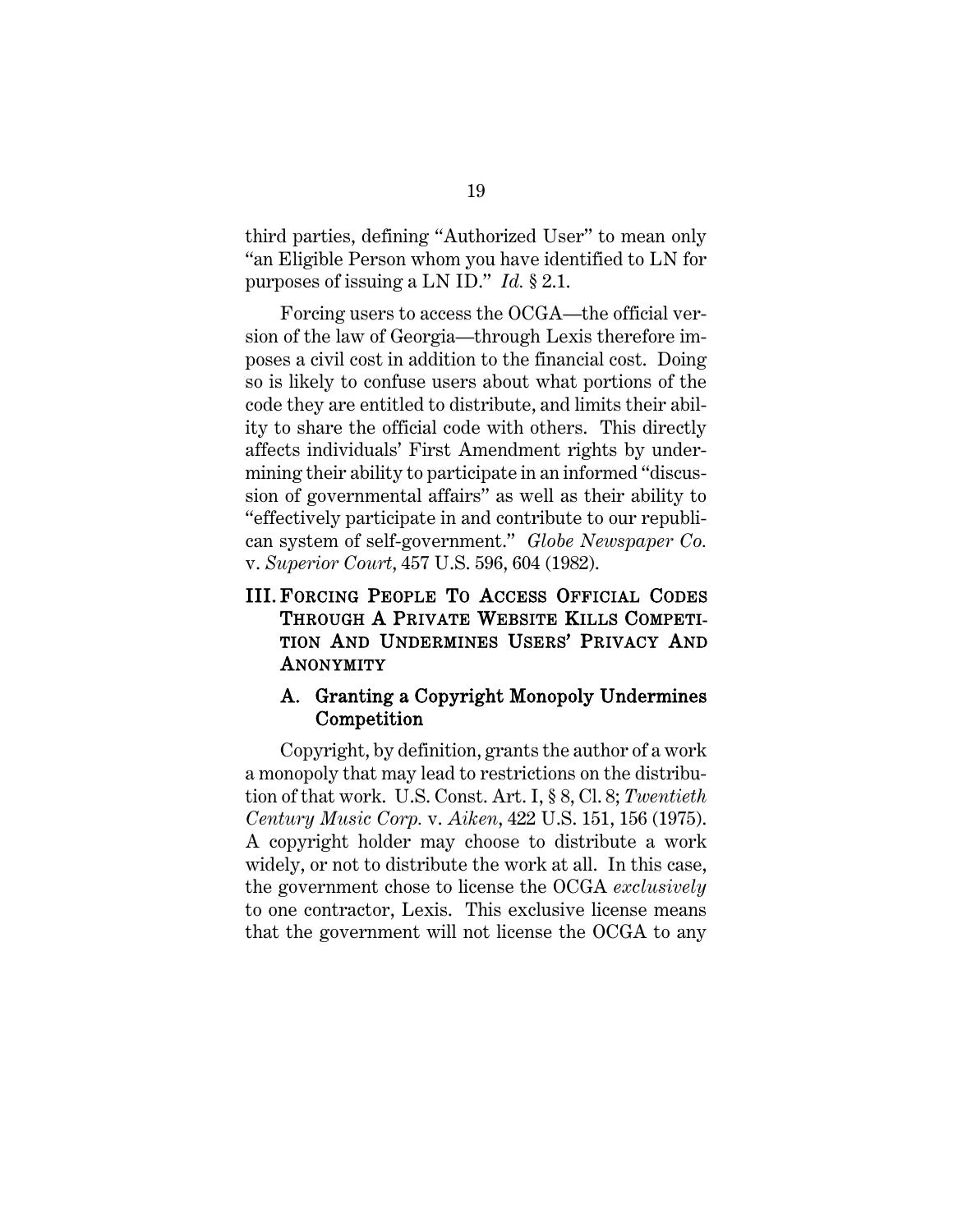other party "at any price." Next-Generation Legal Research Platforms and Databases and Digital Accessibility Advocate *Amici* Br. 22-23.

Giving one company a monopoly over distribution of the official version of the law eliminates beneficial market competition and harms the public. First, allowing only one company to display the OCGA allows Lexis to artificially inflate the price of the OCGA. That is why, as discussed above (p. 14, *supra*), a hard copy of the OCGA cost as much as two weeks of groceries for a family of four. Allowing other parties to display the OCGA—such as by eliminating copyright protection of such work—would create market competition that would drive down prices. The cost of a hard copy in such a market would be much closer to the actual cost of printing and shipping the book. Suzanne Scotchmer, Innovation and Incentives 105-106 (2004). And, thanks to Public.Resource.Org, we already know the price of a digital copy of the OCGA in a market that allows anyone to distribute it: free.

<span id="page-27-0"></span>Lexis's monopoly over the OCGA also harms the public because it removes market pressure to improve features as well as the Terms and Conditions—which ultimately impacts users' privacy, security, and anonymity. Forcing users to access the OCGA through a single private website means that users have no choice but to disclose to that website sensitive data—such as search terms used and statutes viewed by a user. Allowing for competition, on the other hand, would enable users to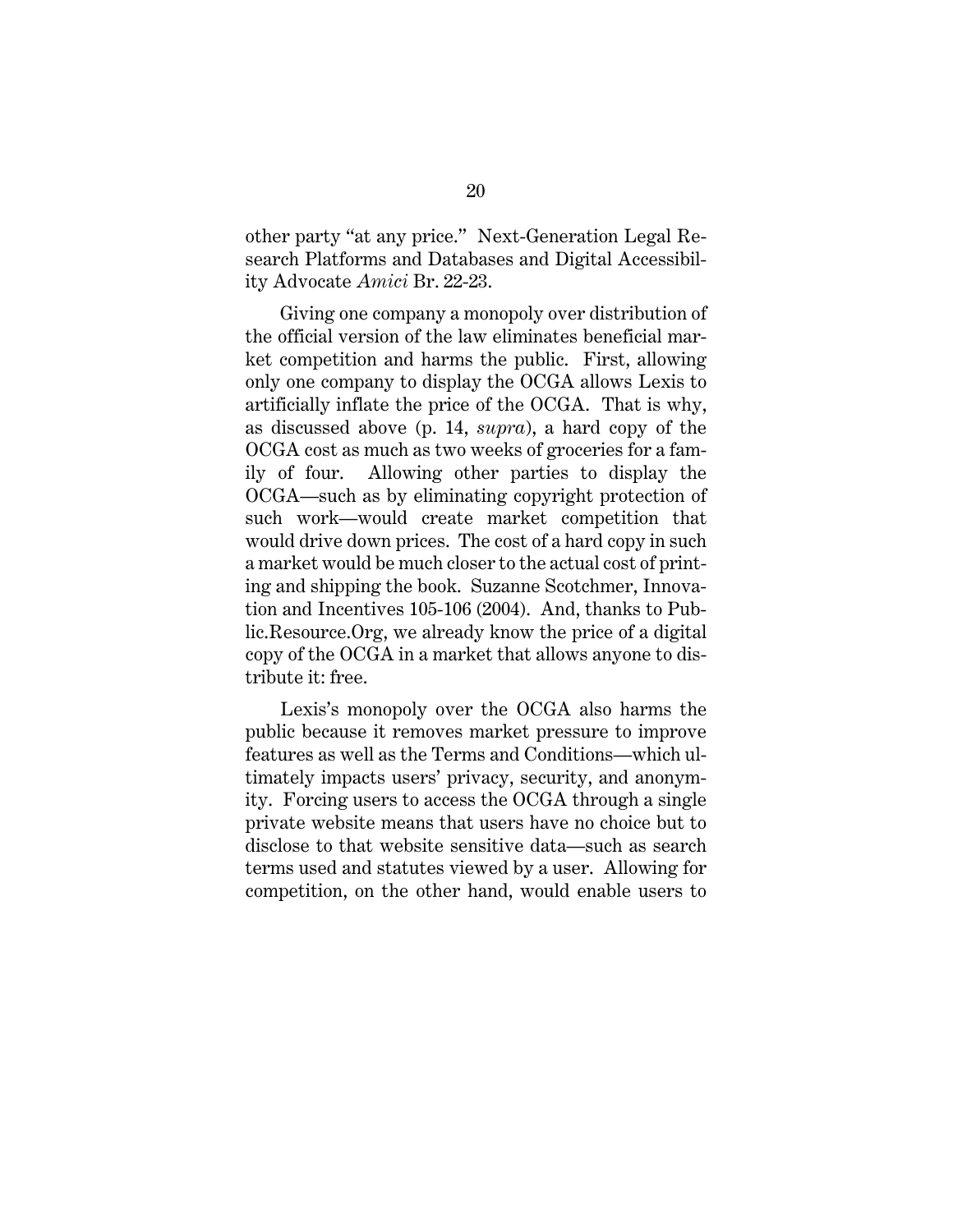choose websites that do not collect sensitive data, or that promise not to misuse that data.<sup>[4](#page-27-0)</sup>

#### <span id="page-28-0"></span>B. Granting a Copyright Monopoly Forces Users to Agree to a Private Party's Terms and Conditions

Because Lexis is the exclusive licensee of the OCGA, people who wish to view the OCGA online—including the undisputedly uncopyrightable portions of the OCGA, such as the statutes themselves<sup>[5](#page-28-5)</sup>—have no choice but to agree to Lexis's Terms and Conditions.

<span id="page-28-2"></span><span id="page-28-1"></span>When a user visiting Georgia's website clicks on "Search the Official Code of Georgia," the user is automatically redirected to Lexis's display of the OCGA, and a popup appears. Georgia Law, https://georgia.gov/popu lar-topic/georgia-law. In order to view the OCGA, the user must click "I agree" in the popup to agree to Lexis's Terms and Conditions. Georgia General Assembly, Official Code of Georgia Annotated, LexisNexis, http:// www.lexisnexis.com/hottopics/gacode/default.asp. Those Terms and Conditions are around 4,500 words

<span id="page-28-4"></span><sup>4</sup> For example, the Electronic Frontier Foundation prepares an annual report comparing technology companies' protection of user data. Rainey Reitman, *Who Has Your Back?*, Electronic Frontier Foundation (July 10, 2017), https://www.eff.org/who-has-your-back-2017.

<span id="page-28-5"></span><span id="page-28-3"></span><sup>5</sup> Users are subject to Lexis's Terms and Conditions even when accessing the portions of the OCGA that *cannot* be copyrighted i.e., the statutory language itself. LexisNexis, *Terms & Conditions*, (Jan. 7, 2013), https://www.lexisnexis.com/terms/ ("This web site, including all of its features and content \* \* \* may be used solely under the following terms and conditions.").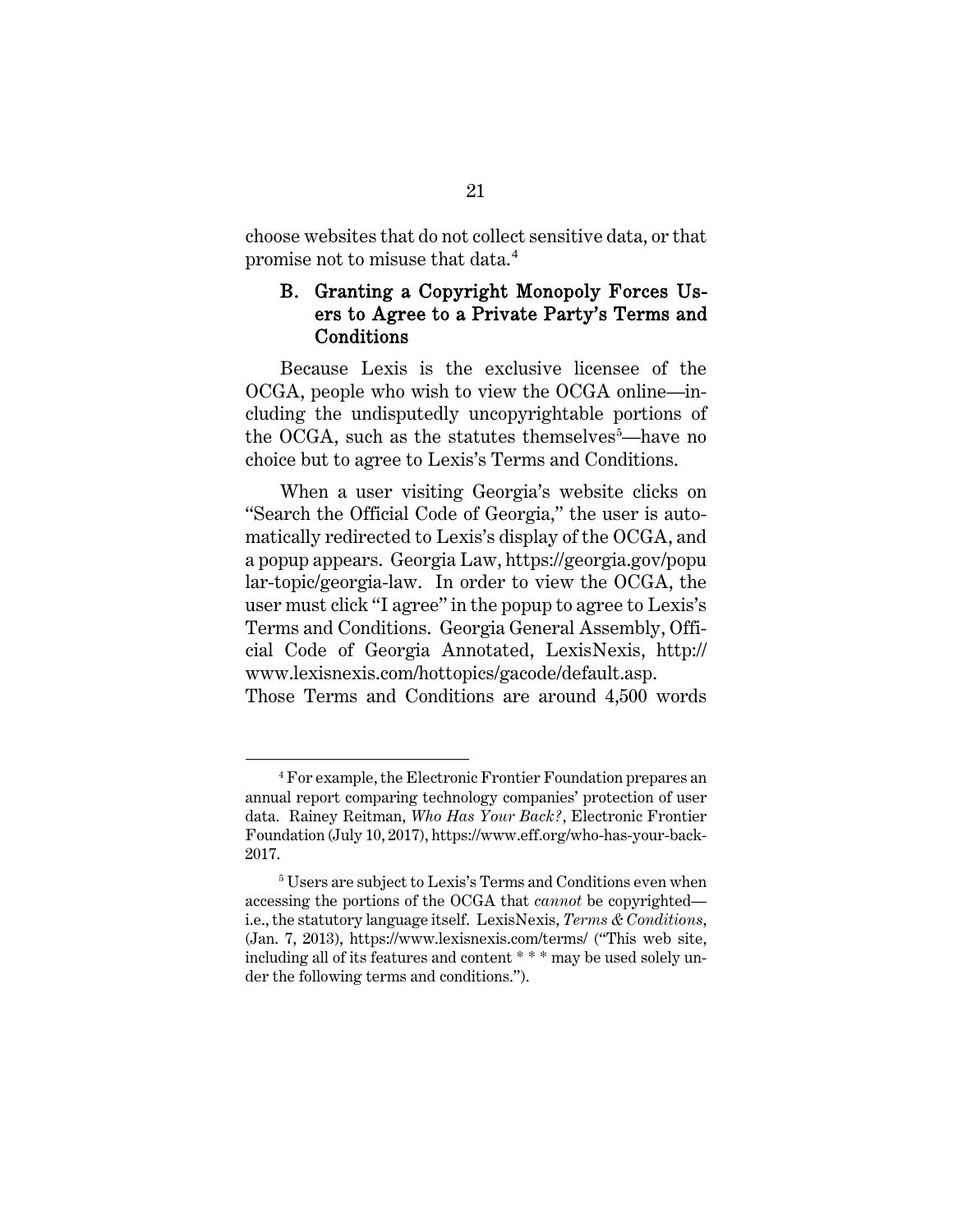<span id="page-29-1"></span>long and link to several other lengthy, binding documents, such as the privacy policy (which is 2,814 words long), the "General Terms and Conditions for Use of the LexisNexis Services" (which is 4,026 words long), and the "LexisNexis Services Supplemental Terms for Specific Materials" (which is 10,761 words long). LexisNexis, *Terms & Conditions* (Jan. 7, 2013), https://www.lexisnexis.com/terms/ (Terms & Conditions). In addition to these documents, there are fourteen links at the top of the main "Terms and Conditions" page leading to additional terms governing the use of Lexis's services, such as the "LexisNexis® Digital Library Terms and Conditions," "End User License Agreement," and "Professional Services Agreement." *Ibid.* Together, these additional agreements are 41,665 words long. Reading at 250 words per minute, it would take a user more than four hours to read through the contracts that they must enter into before being allowed to even view the OCGA.

Even if a user were to undertake this task, the terms and conditions state that Lexis "reserves the right to change these Terms of Use at any time," without notice and effective immediately—placing the burden on the user to "regularly review[] the Terms of Use" in order to understand these contractual obligations. Terms & Conditions § 26.

### <span id="page-29-0"></span>C. Forcing People to Access the Official Code through a Private Website Endangers Users' Anonymity and Privacy

Forcing individuals to agree to the terms and conditions of a private website in order to view works like the OCGA leaves individuals with no meaningful option for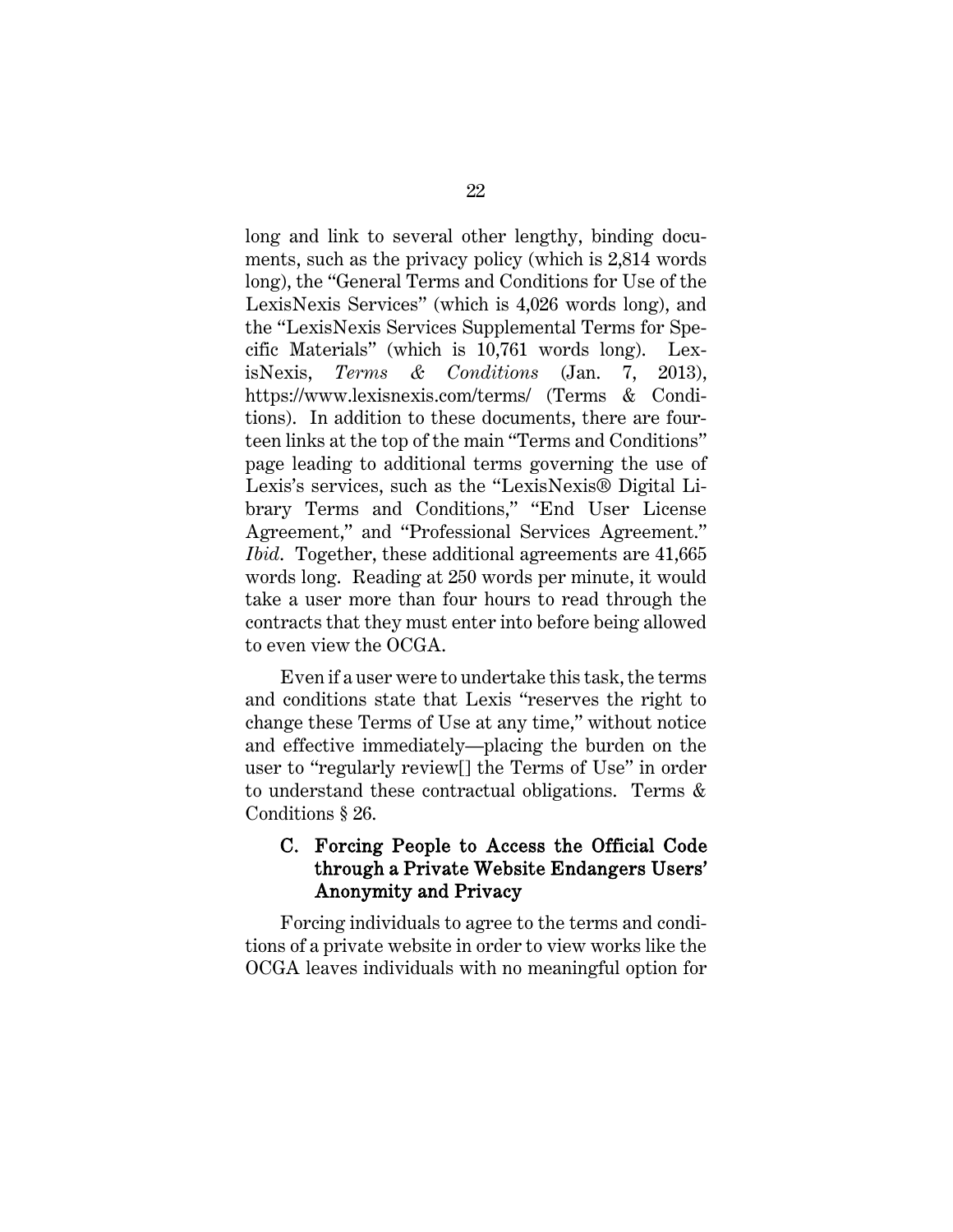browsing the official version of the law unmonitored. People seeking to understand the laws that govern them are forced to turn over sensitive information—such as which laws they view and what search terms they use to a private party. That sensitive data could be sold to or otherwise accessed by additional third parties, including the government. But, regardless of who ultimately accesses the data, allowing a private party to monitor users as they search and view the law undermines individuals' anonymity and may have a chilling effect on their behavior.

#### <span id="page-30-3"></span>1. Private Parties May Monitor Users as They Search and View the Law

<span id="page-30-0"></span>Services like Lexis may closely monitor, track, and analyze—on an individually identifiable basis—which laws a user views and for how long. For example, Lexis's terms and conditions state that "[nothing] submitted to this Web Site [is] treated as confidential," and use of the website "is at your own risk." Terms & Conditions. Lexis's privacy policy—which Georgia's website links to—states that Lexis may automatically collect "[u]sage data, such as the features you used, the settings you selected, your URL click stream data, including date and time stamp and referring and exit pages, search terms you used, and pages you visited or searched for." Georgia Code – LexisNexis, Georgia Secretary of State (2018), https://sos.ga.gov/index.php/elections/georgia\_ code\_-\_lexisnexis; LexisNexis, *Privacy Policy* § 2.4, (May 25, 2018), https://www.lexisnexis.com/en-us/terms /privacy-policy.page.

<span id="page-30-2"></span><span id="page-30-1"></span>Lexis also may report suspected unlawful activity to law enforcement; its privacy policy states that Lexis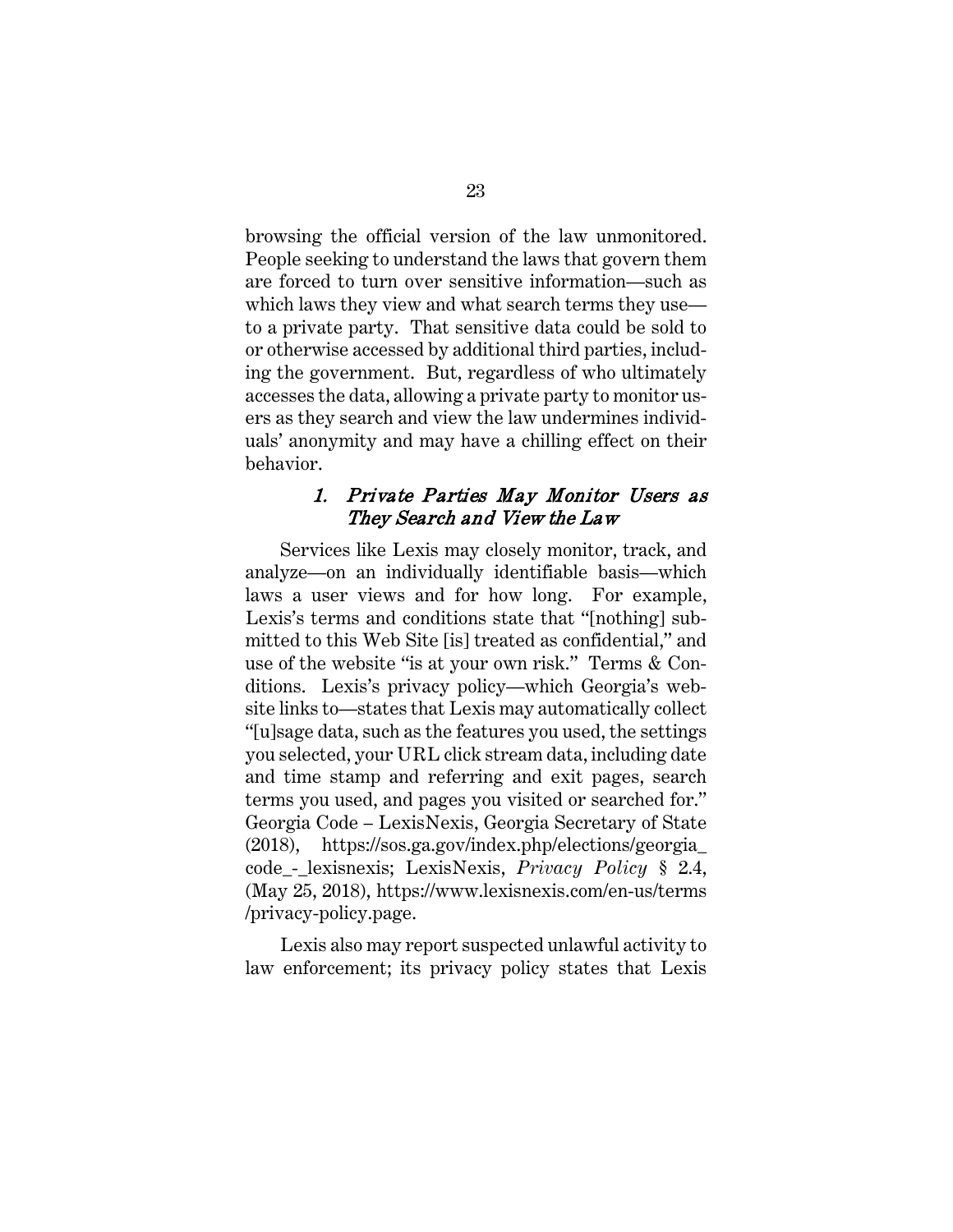may take "any action we deem appropriate including but not limited to reporting any suspected unlawful activity to law enforcement officials, regulators, or other third parties and disclosing any information necessary or appropriate to such persons or entities relating to user profiles, e-mail addresses, usage history, posted materials, IP addresses and traffic information." Terms & Conditions § 20.

#### <span id="page-31-2"></span>2. The Laws a User Views and Searches for Can Reveal Sensitive Information

<span id="page-31-0"></span>The copyright monopoly over the OCGA leaves Georgians without meaningful options for viewing the laws that govern them, unmonitored. This is particularly problematic because information about users' search histories can be sensitive and revealing.

<span id="page-31-1"></span>Such information could reveal, for example, that someone is contemplating how to navigate around a law, or that someone has already broken a law. For example, in *United States* v. *Valle*, a policeman with a cannibalism fetish was indicted on federal charges, including conspiracy to commit kidnapping, based on his web activity, including online searches. 807 F.3d 508, 512-513 (2d Cir. 2015). Likewise, in *SEC* v. *Fei Yan & Rongxia Wu*, the defendant was charged with insider trading based on nonpublic merger information obtained from his wife, based in part on "internet searches for the phrases 'how sec detect unusual trade' and 'insider trading with international account.'" Compl. ¶¶ 1-2, 6, *SEC* v. *Fei Yan & Rongxia Wu*, No. 1:17-cv-05257, Dkt. 1 (S.D.N.Y. July 12, 2017).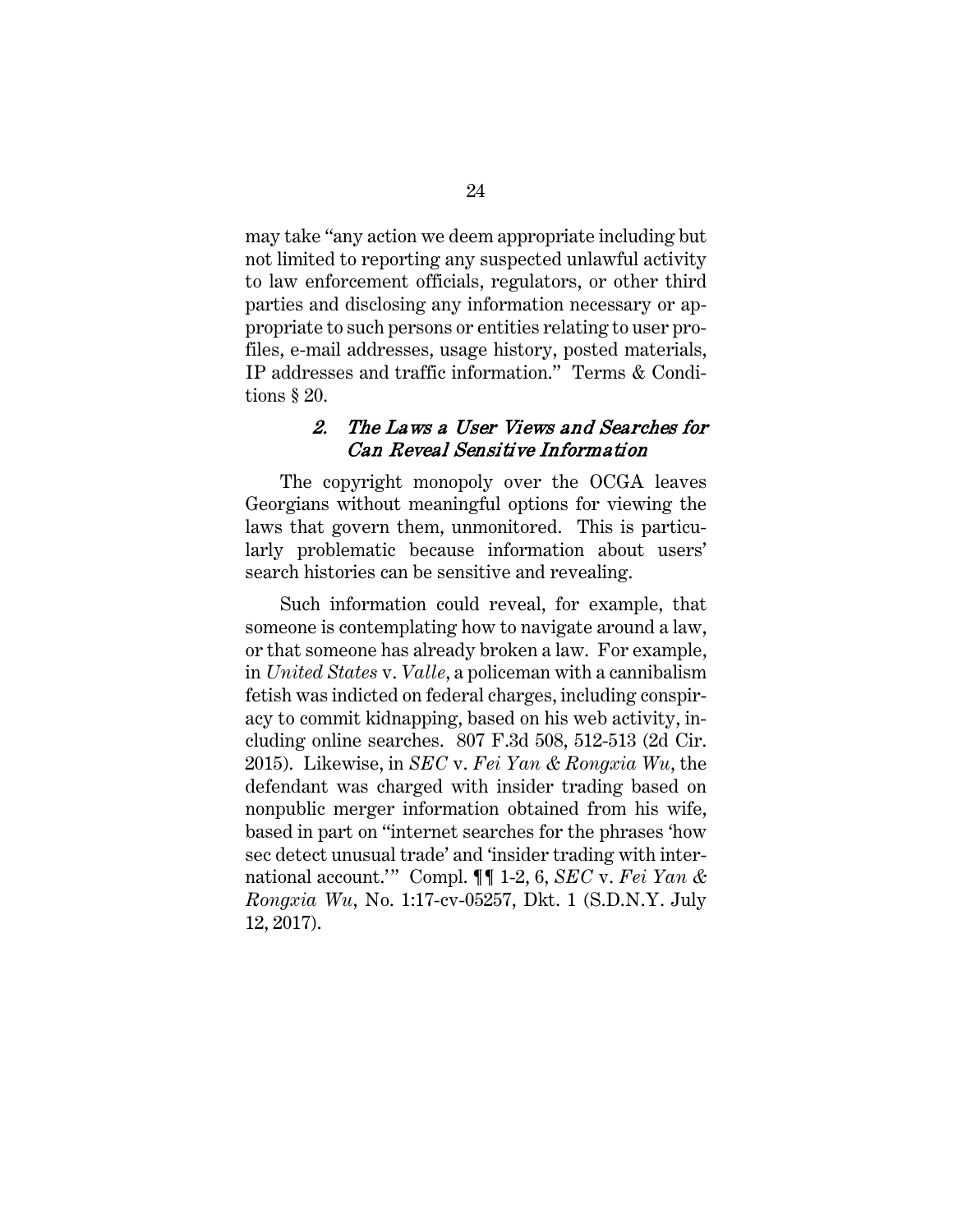Information about the laws someone searches for and views could also reveal additional sensitive information—such as mental health status, pregnancy, sexual orientation, crime victim status, or even that the user is contemplating having an affair, deciding whether to declare bankruptcy, or committing some other perfectly legal but unsavory act. Indeed, the OCGA touches on numerous topics that could reveal sensitive information about individuals searching for such laws, including laws involving the involuntary treatment of mental health patients (OCGA § 37-3), drug abuse (*id.* § 26-5), crime victims' rights (*id.* § 17-17), and abortion (*id.* §§ 31-9a to 9b). As another example, before this Court ruled that such laws were unconstitutional, the fact that someone searched for a state's sodomy laws—such as OCGA § 16- 6-2—could reveal that individual's sexual proclivities.

<span id="page-32-4"></span><span id="page-32-3"></span><span id="page-32-2"></span><span id="page-32-1"></span><span id="page-32-0"></span>In sum, granting a copyright monopoly in the official version of the law can leave individuals with no meaningful option other than to disclose deeply sensitive in-formation to a private government contractor.<sup>[6](#page-32-7)</sup>

<span id="page-32-7"></span><span id="page-32-6"></span><sup>6</sup> Once collected, this data could be sold or otherwise disclosed to third parties, including the government. Many websites sell user data to third parties. Douglas MacMillan, *How to stop companies from selling your data*, Wash. Post (June 24, 2019). In fact, there is an entire "data broker" industry for monetizing user data. Federal Trade Commission, *Data Brokers: A Call for Transparency and Accountability* (May 2014), https://www.ftc.gov/system/files /documents/reports/data-brokers-call-transparency-accountabilityreport-federal-trade-commission-may-2014/140527databroker report.pdf. The data that is routinely compiled and sold online often includes sensitive information, including—for example—lists of rape survivors, "erectile dysfunction sufferers," and "AIDS/HIV sufferers." Kashmir Hill, *Data Broker Was Selling Lists of Rape* 

<span id="page-32-5"></span>*Victims, Alcoholics, and "Erectile Dysfunction Sufferers*,*"* Forbes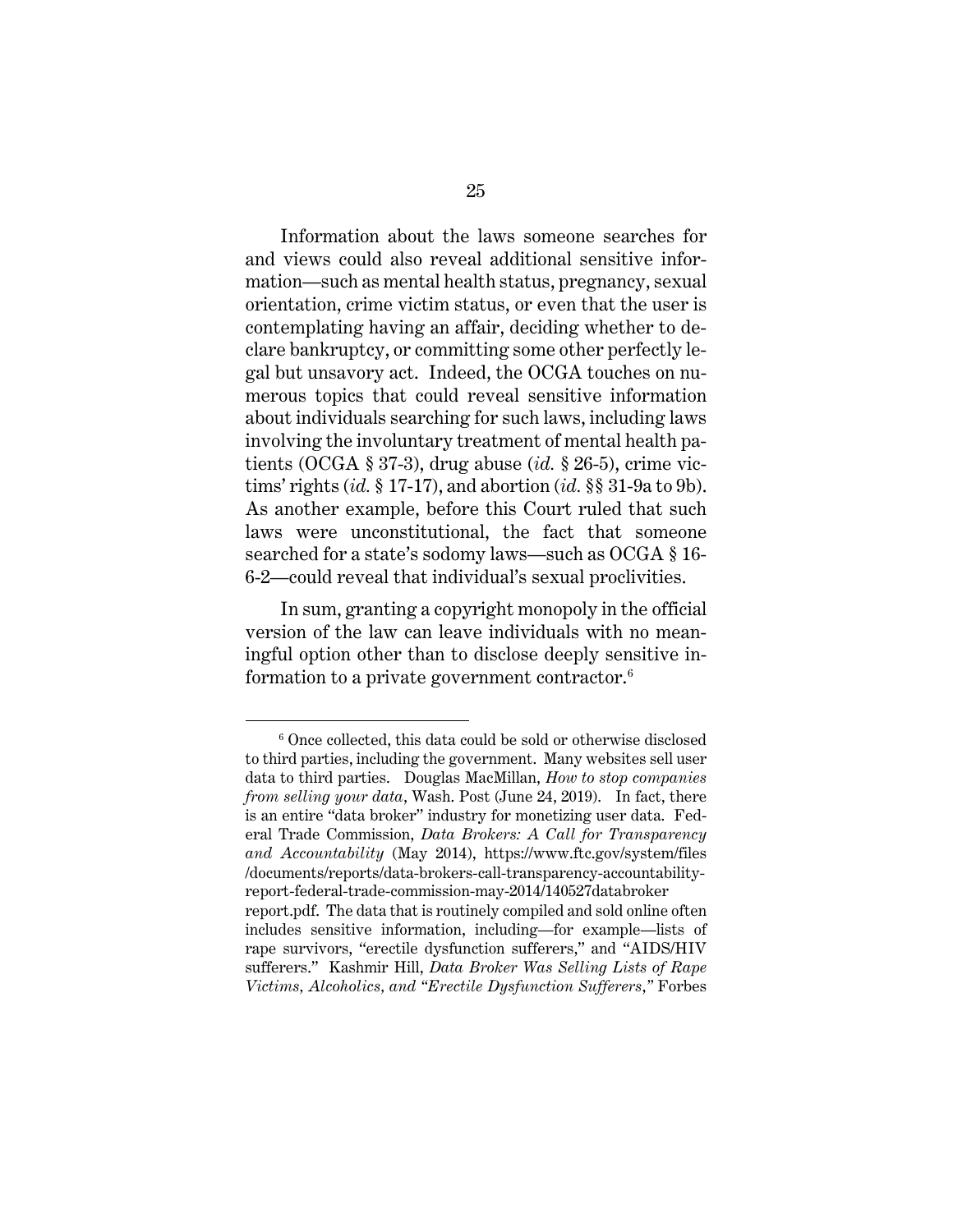#### 3. Undermining Users' Anonymity Has a Chilling Effect

<span id="page-33-0"></span>Depriving individuals of the ability to access the official version of the law anonymously not only puts deeply sensitive personal information at risk—it also results in a chilling effect that could dissuade them from viewing the law for fear of creating a lasting electronic record of their activities.

<span id="page-33-2"></span><span id="page-33-1"></span>As this Court has held, "Anonymity \* \* \* exemplifies the purpose behind the Bill of Rights, and of the First Amendment in particular." *McIntyre* v. *Ohio Elections Comm'n*, 514 U.S. 334, 357 (1995); see also *Tattered Cover, Inc.* v. *City of Thornton*, 44 P.3d 1044, 1052 (Colo. 2002), as modified on denial of reh'g (Apr. 29, 2002) ("Anonymity is often essential to the successful and uninhibited exercise of First Amendment rights, precisely because of the chilling effects that can result from disclosure of identity.").

The specific case of the OCGA provides just one example of the potential harms of granting a copyright monopoly over a government edict. Its removal from the public domain harms the public without any countervailing benefit, and forces individuals to pay monopoly prices and agree to a private party's terms and conditions in order to view the official version of the law. Here, those terms and conditions explicitly say that a government contractor can collect deeply sensitive information and disclose it to third parties, including the government—foreclosing the possibility that people can

Ĩ.

<sup>(</sup>Dec. 19, 2013). Even if a private website does not seek to monetize user data, data breaches are a significant risk.